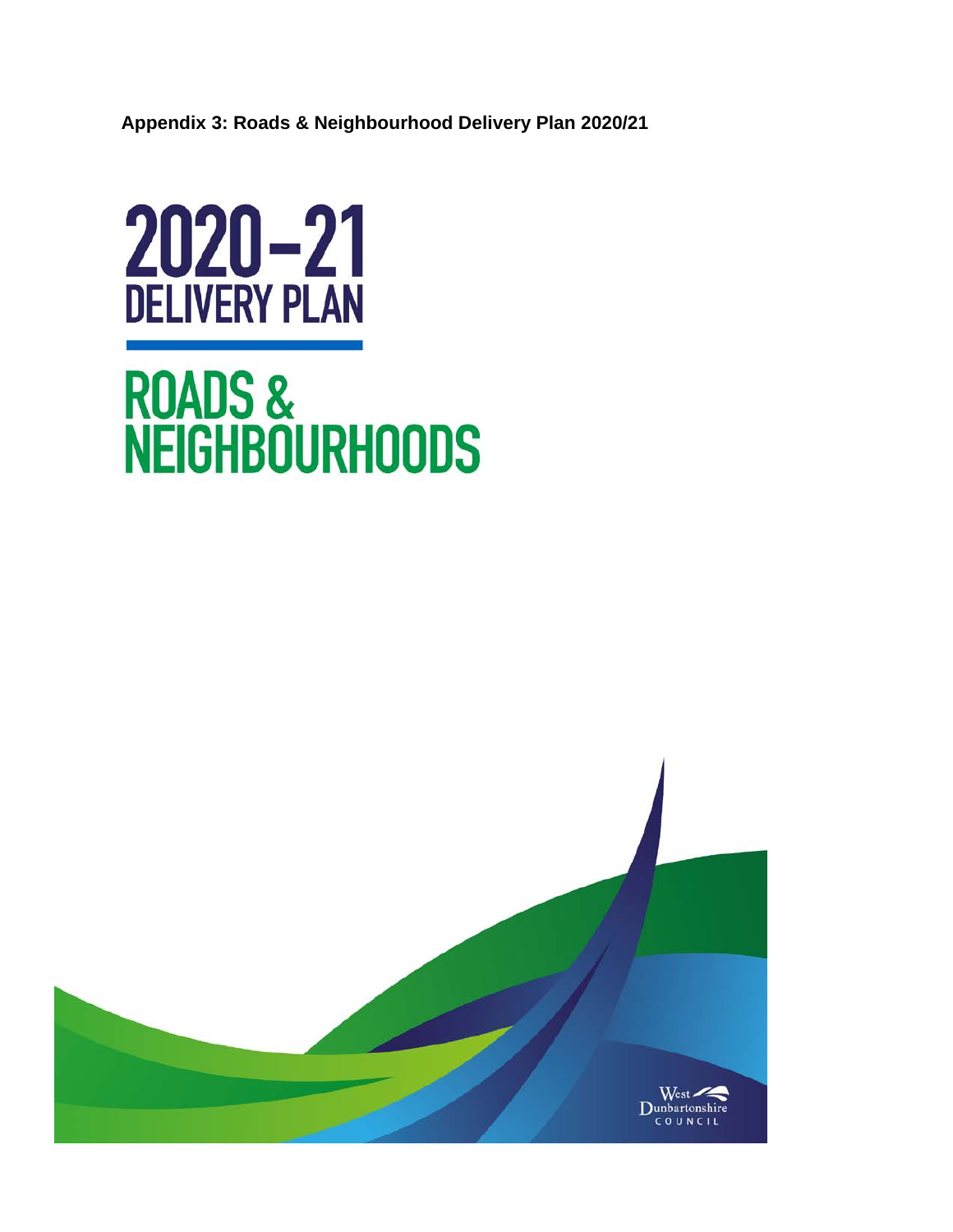# **Index**

| 1.                                   | <b>Overview &amp; Profile</b>        |    |
|--------------------------------------|--------------------------------------|----|
| 2.                                   | <b>Performance Review</b>            | 4  |
| 3.                                   | <b>Strategic Assessment</b>          | 12 |
| 4.                                   | <b>Risks</b>                         | 17 |
|                                      | <b>Appendix 1: Structure Chart</b>   | 20 |
|                                      | <b>Appendix 2: Action Plan</b>       | 21 |
| <b>Appendix 3: Quality Standards</b> |                                      | 24 |
|                                      | <b>Appendix 4: Resources</b>         | 26 |
|                                      | <b>Appendix 5: Benchmarking Data</b> | 31 |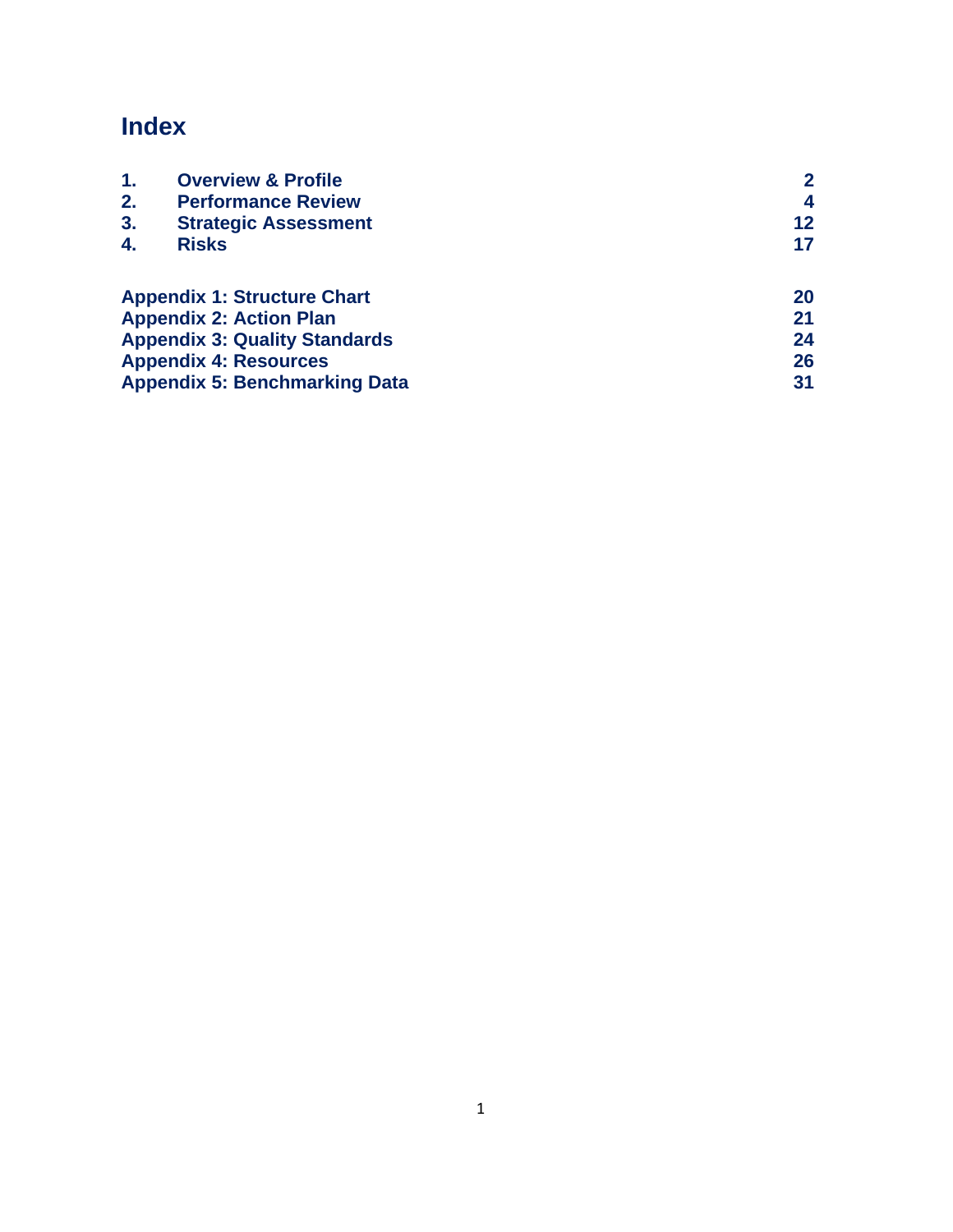# **1. Overview & Profile**

#### **Overview**

Roads & Neighbourhood is one of 8 strategic areas with responsibility for delivering the Council's Strategic Plan.

This Plan sets out key actions to help deliver the Council's priorities (as described in strategic documents such as the Strategic Plan 2017-2022 and Equality Outcomes & Mainstreaming Report 2017-2021) as well as actions to address the performance issues and service priorities identified in our planning process. It outlines the performance indicators we will monitor to measure our success, provides an overview of services and resources, including employees and budgets, and considers the relevant risks.

Progress will be monitored and managed on a regular basis at management team meetings and reported to Infrastructure, Regeneration and Economic Development (IRED) Committee at year end.

The Roads & Transportation Service is delivered through a collaboration and shared strategic management model.

Inverclyde and West Dunbartonshire Councils have appointed a shared Head of Service to strategically manage roads and transportation services in both councils. This will create resiliency and efficiency through collaboration.

#### **Profile**

There are three distinct services within Roads and Neighbourhood: Roads & Transportation; Fleet and Waste; and Greenspace (including street cleansing). Brief details of each service are outlined below and a structure chart is set out at Appendix 1.

#### *Roads & Transportation*

Roads & Transportation manages and maintains the Council's road network and associated infrastructure with a combined asset value in excess of £560m. It ensures the Council meets its statutory duty under the Roads (Scotland) Act to maintain roads in a safe condition.

It is also responsible for meeting the requirements of the Flood Risk Management Act through monitoring all watercourses and taking appropriate measures to mitigate the risk of flooding, responding to adverse weather and promoting road safety.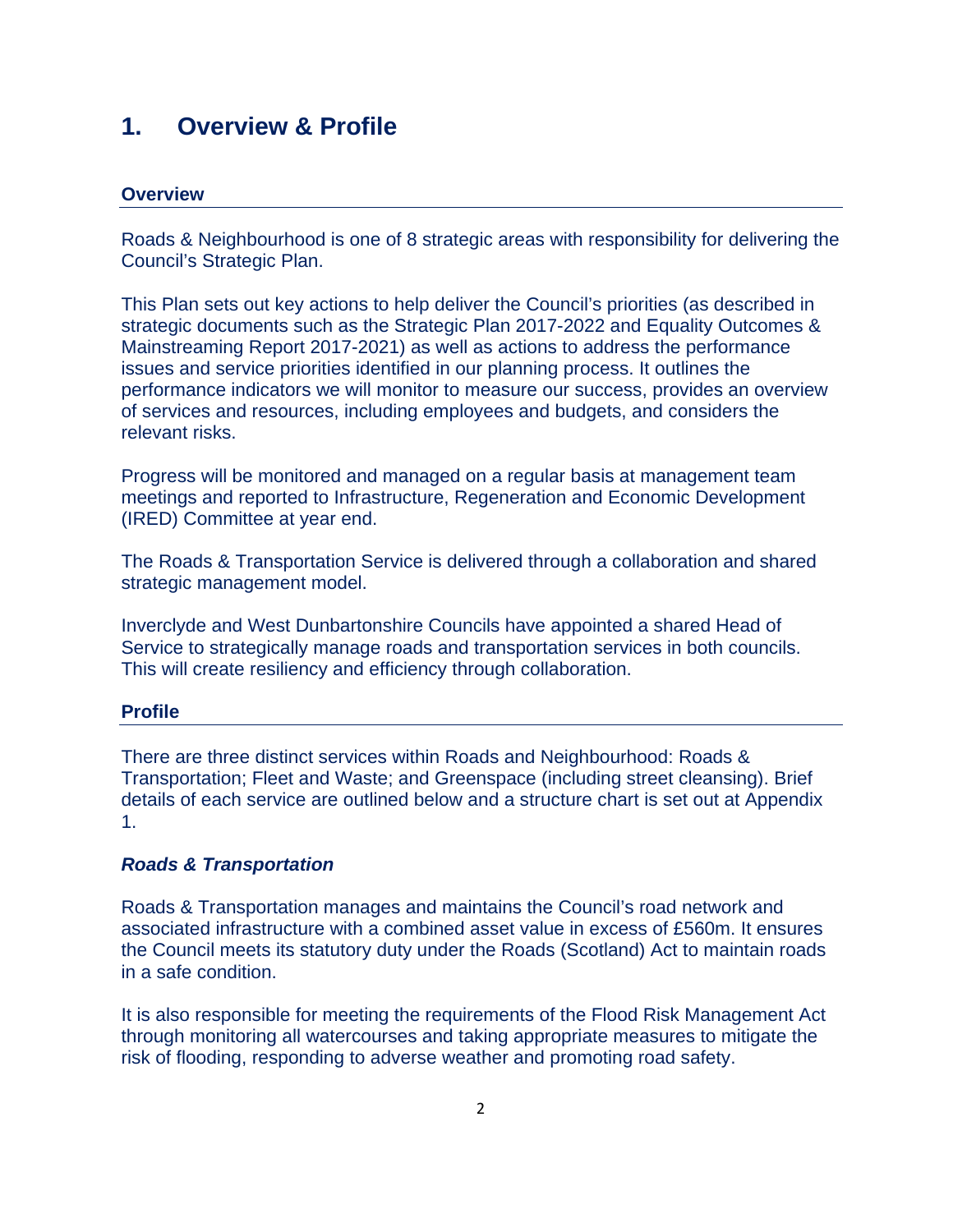The service manages, maintains and undertakes regular safety inspections of the 367km of public road and 664 km of footways and footpaths. It also manages and maintains over 200 related structures including bridges, underpasses, retaining walls and large culverts and over 16,000 streetlights and illuminated street signs.

## *Fleet and Waste*

This service manages the general waste and recycling collections from all households in the Council area, in-house operations and registered commercial waste users.

The service also procures, manages, maintains and arranges the end of life disposal of the Council's vehicle fleet and manages the client / passenger transport service for Health and Social Care, and Educational Services.

#### *Greenspace*

Greenspace operates the Council's grounds maintenance, street cleaning and burial and cremation services under the terms of a Service Level Agreement. The Service Level Agreement is the mechanism by which the Council delivers its policy aims and objectives for the management and maintenance of the Greenspace service. Greenspace also provides outdoor facilities such as football pitches, play areas, allotments and parks, as well as dealing with countryside access, maintenance of woodlands and delivering a ranger service.

## **Capital Projects**

All of the above services have responsibility for a range of capital projects including:

- the upgrade of non-adopted footpaths within open spaces and cemeteries;
- Mountblow Pavilion and 3G pitch;
- new play areas;
- Posties Park running track and pavilion;
- all weather tennis courts;
- Vale of Leven and North Dalnottar cemetery extensions;
- vehicle fleet replacement;
- park and ride schemes;
- flood risk management;
- carriageway reconstruction; and
- principal inspections of structures.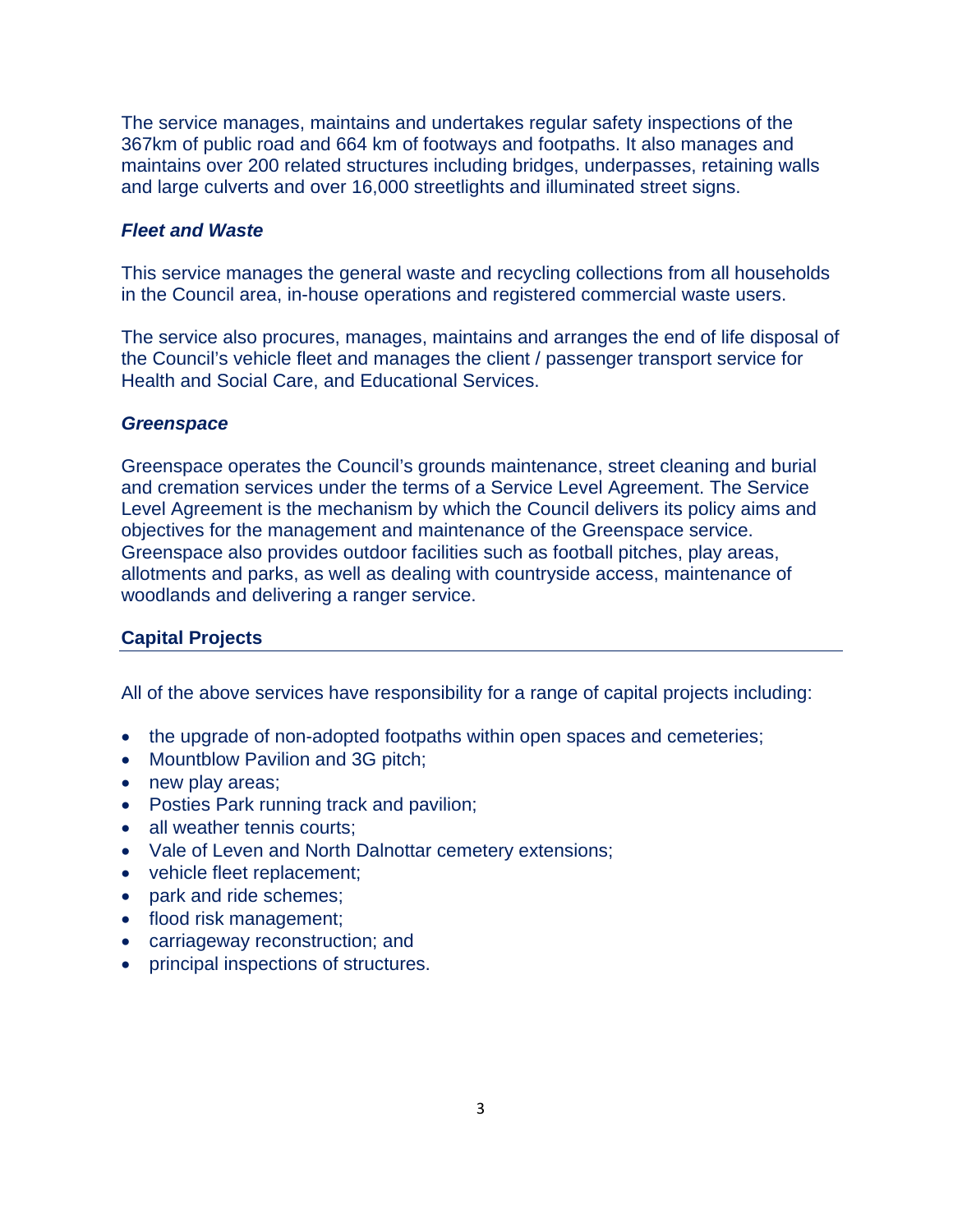# **2. Performance Review**

The Roads & Neighbourhood management team completed a detailed performance review of 2019/20, looking at:

- current and previous performance;
- how our performance compares with other local authorities (known as benchmarking);
- feedback from service users gathered through our Citizen Panel survey, monthly telephone surveys, internal surveys, and complaints; and
- self-evaluations.

The performance review highlighted our key achievements in 2018/19 as well as a number of performance challenges to be addressed in 2019/20.

## **Key Achievements**

The key achievements highlighted by the performance review are set out below.

#### *Service Wide*

• Service provision previously provided by Greenlight Environmental was taken back in house, continuing both the service and the employment of 40 people. The services have been delivered to a high standard with many compliments being received from service users

## *Roads & Transportation*

- Successfully applied the Minor Civils Framework, a framework for the efficient, effective and compliant procurement of civil engineering and construction contractors.
- Developed and implemented the collaborative approach between Inverclyde and West Dunbartonshire councils to manage the roads service.
- Finalist in the best performer category for street lighting for the APSE Performance Networks Awards 2019.
- Developed the approach for River Leven flood prevention scheme.
- Successfully tendered and awarded the A814 'Connecting Clydebank' project. The Service will continue to maximise external funding opportunities to deliver these projects.

## *Fleet and Waste*

- Introduced 4 additional electric pool cars and 5 electric vans to frontline services to replace 5 existing diesel powered vans.
- Continued to deliver the annual vehicle fleet replacement programme.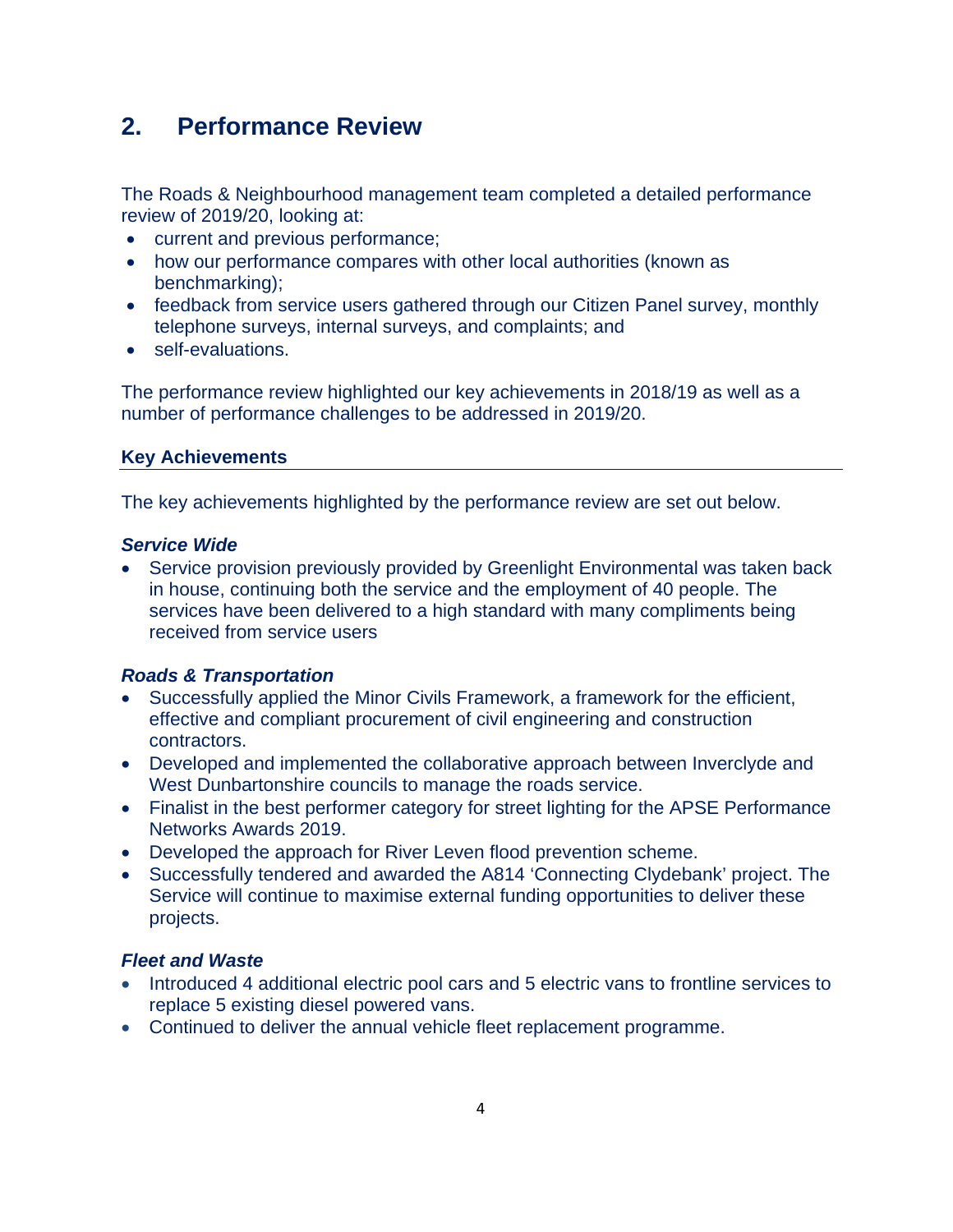- Installed the Stop Safe additional safety enhancement in the waste collection vehicle fleet. (WDC is the first Council in the UK to install this safety enhancement in its waste collection vehicle fleet.)
- Continued with the development of a collaborative arrangement for waste disposal with Argyll & Bute and Inverclyde councils in advance of the forthcoming ban on the landfill disposal of biodegradable municipal waste from 2025.
- Diverted an estimated 18,500 tonnes of household waste from landfill disposal for recycling.

#### *Greenspace*

- Achieved green flag status for Levengrove Park
- Continued to roll out a further 7 new play areas, including the area's first pump track.
- Provided training and employment opportunities for 20 modern apprentices.
- Engaged with over 50 volunteers to carry out environmental improvement work.
- Improved bio diversity through the creation of wildflower areas, bulb planting and planting 700 trees.

#### **Challenges**

The key challenges identified by the performance review are set out below:

#### *Demographic of Workforce*

West Dunbartonshire Roads Service, as also seen nationally, has an aging demographic within the workforce. The Roads Service will continue to carry out workforce analysis and development and will identify opportunities for apprentices and graduates to allow the Council to plan for the future.

#### *Biodegradable Municipal Waste Landfilled*

The tonnage of biodegradable municipal waste that is landfilled has more than halved since 2006/07. However, with 13,790 tonnes landfilled in 2019/20, the target of 12,000 was missed although both short and long trends have improved.

While the existing household kerbside collection systems (blue and brown bin recycling system) are in place to minimise the quantity of biodegradable waste sent to landfill, the Council has no direct control over the proportion of biodegradable waste contained in householders' landfill waste bins or deposited at the household waste recycling centres. However, we will continue work to improve performance by implementing the actions set out in the section below called 'Household Waste Recycled'.

It should be noted that under the terms of the Waste (Scotland) Regulations 2012, biodegradable municipal waste will be banned from landfill disposal from 2025. To ensure that the Council is compliant with the forthcoming landfill ban, the IRED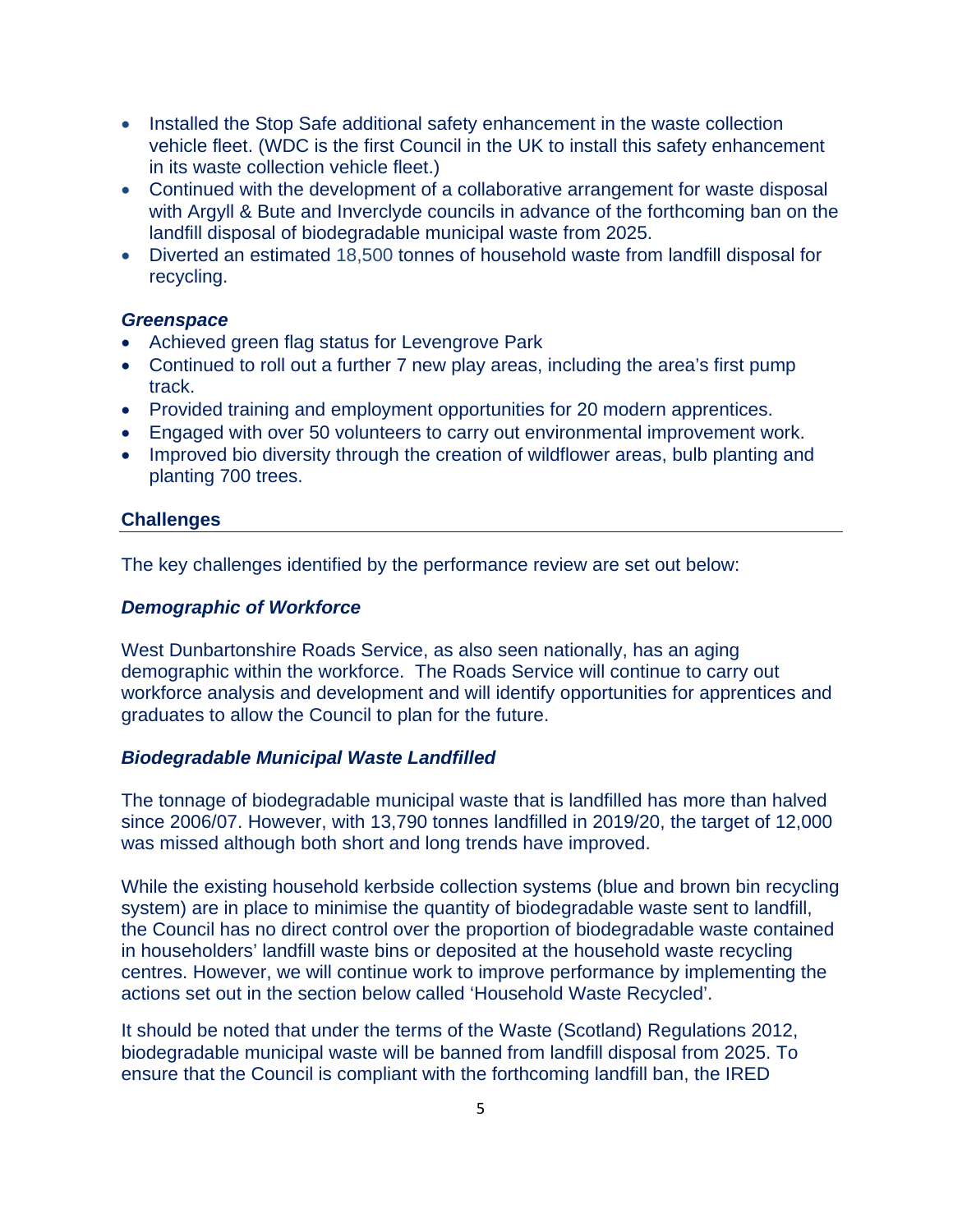Committee, at its 21 November 2018 meeting, approved a collaborative procurement/ tendering exercise with Argyle & Bute and Inverclyde councils for the reception, transfer, treatment and disposal of municipal solid waste. The procurement procedure was completed but the outcome was unsatisfactory due to the budgetary implications for all three councils and it was ultimately terminated. The three councils are currently liaising with Zero Waste Scotland on the options that are available to secure a cost effective waste treatment solution in advance of the 2025 BMW to landfill ban.

#### *Household Waste Recycled*

The recycling rate for 2019/20 was 43.4% (subject to verification by Waste Data Flow), significantly adrift of the 55% target and both short and long term performance has declined.

In 2020/21 we will work to improve recycling and reduce biodegradable municipal waste landfilled by:

- Continuing our current recycling promotional campaigns designed to encourage households to maximise their use of the Council's current kerbside recycling services.
- Producing a revised service delivery model that reflects the predicted reduction in the quantities of plastic bottles, glass bottles and metal drinks cans, currently collected by the Council through its collections systems, as a result of the planned introduction of a national deposit return scheme.
- Following receipt of a Zero Waste Scotland report on its planned 2020 review of the Code of Practice associated with the Household Recycling Charter for Scotland, to which the Council is a signatory, seek Committee approval to trial an alternative service delivery model that is compliant with the revised Code of Practice.

#### **Service Users' Feedback**

The Council has a clear focus on learning from the feedback we receive from our service users. Complaints data, monthly telephone surveys and a range of other mechanisms provide invaluable feedback to help us improve our services.

#### *Complaints*

Every year, Roads & Neighbourhood are involved in millions of service interactions. Every quarter, for example, there are over 1 million bin collections. The scale of Roads & Neighbourhood's service interactions provides important context to the complaints data that follows.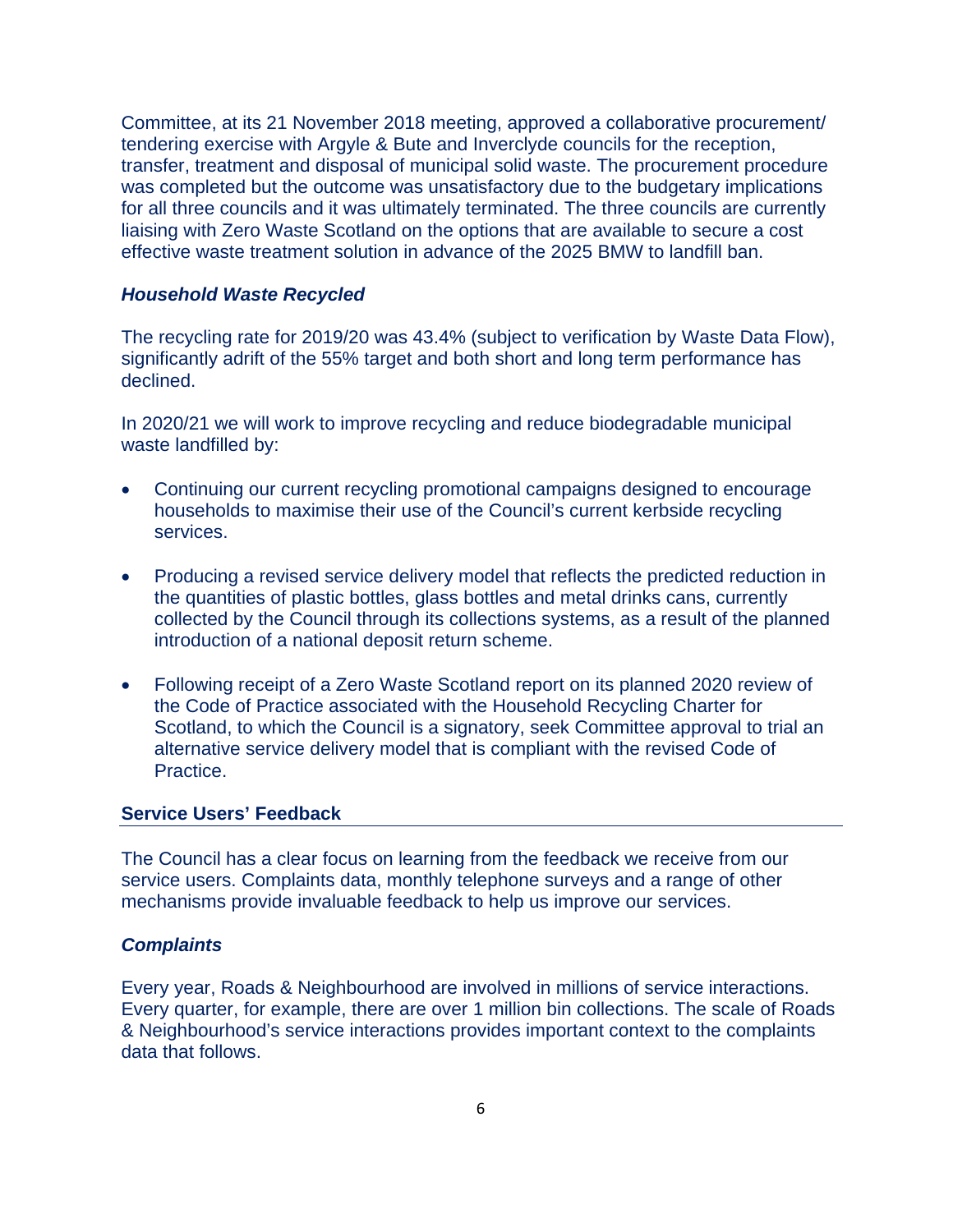Between 1 April 2019 and 31 March 2020, Roads & Neighbourhood received a total of 166 complaints, comprising 154 Stage 1 and 12 Stage 2 complaints. During the same period, 119 complaints were closed, 109 at Stage 1 and 10 at Stage 2.

Of the 109 complaints closed at Stage 1, 83 (76%) were resolved within the 5 working days target, with an average of 5 working days for all complaints closed at Stage 1. Of the 10 complaints closed at Stage 2, all were all within the 20 working days target, with an average of 10 days.

59 (54%) of the complaints closed at Stage 1 were upheld and 2 (20%) at Stage 2. These are shown in the tables 1 and 2 below by service area and by complaint category:

| <b>Service Area</b>                     | <b>Upheld</b><br><b>Stage 1</b> | <b>Upheld</b><br><b>Stage 2</b> |
|-----------------------------------------|---------------------------------|---------------------------------|
| Grounds Maintenance - Burial            | 2                               |                                 |
| Grounds Maintenance - Dog Fouling       | 2                               |                                 |
| Grounds Maintenance - Litter Control    | 3                               |                                 |
| Grounds Maintenance - Open Spaces       | 7                               |                                 |
| <b>Grounds Maintenance - Parks</b>      | 2                               |                                 |
| <b>Road Maintenance</b>                 |                                 |                                 |
| <b>Street Lighting</b>                  |                                 |                                 |
| <b>Road Safety</b>                      |                                 |                                 |
| <b>Waste Services - Commercial</b>      | 2                               |                                 |
| <b>Waste Services - Domestic</b>        | 20                              |                                 |
| <b>Waste Services - Special Uplifts</b> | 6                               |                                 |
| Total                                   | 59                              |                                 |

#### **Table 1:**

#### **Table 2:**

| <b>Complaint Category</b>                        | <b>Upheld</b><br><b>Stage 1</b> | <b>Upheld Stage</b> |
|--------------------------------------------------|---------------------------------|---------------------|
| Citizen expectation not met - quality of service | 34                              |                     |
| Citizen expectation not met - timescales         |                                 |                     |
| Employee behaviour                               | 6                               |                     |
| <b>Error in Service Delivery</b>                 | 11                              |                     |
| Total                                            | 59                              |                     |

The management team will continue to review complaints in order to improve the level of service provided and reduce the number of complaints received. The team action plans developed will include appropriate actions to address the cause of complaints.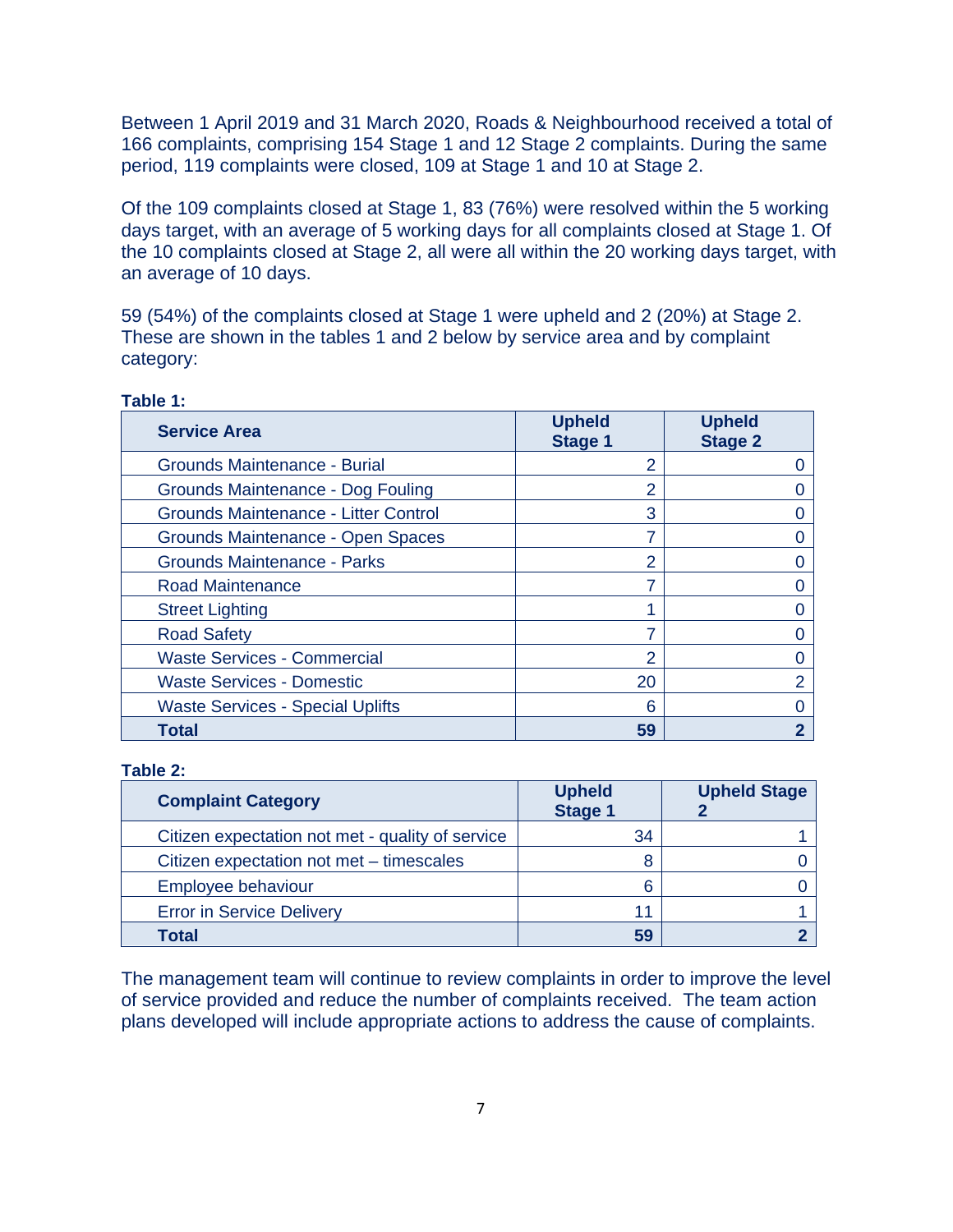## *Residents' Telephone Survey*

A telephone survey of 100 residents is carried out every month to gauge satisfaction levels with a range of Council services. Within Roads & Neighbourhood, this covers roads maintenance, street cleaning, waste services, grounds maintenance/grass cutting, and parks/open spaces. The most recent satisfaction rates and trends are set out below:

| % satisfied with:                        | 2018/19 | 2019/20 | <b>Performance Trend</b> |
|------------------------------------------|---------|---------|--------------------------|
| Roads maintenance                        | 33%     | 41%     |                          |
| Street cleaning service                  | 75%     | 78%     |                          |
| Waste service overall                    | 87%     | 82%     |                          |
| Grounds maintenance<br>and grass cutting | 82%     | 75%     |                          |
| Parks and open spaces                    | 82%     | 84%     |                          |

## *Citizens' Panel*

Two Citizen Panel surveys were carried out in 2019/20. Full details of these surveys are available from the Council's website and highlights are set out below.

## Spring 2019 Survey

- 81% of respondents recycle as much as they can, with 15% stating they would like to do more. Only 4% of respondents rarely recycle or have no interest in doing more.
- When asked how often they use the facilities offered by the Council to support recycling, the blue, grey and brown household bins are the best utilised with more than three quarters of panel members making use of them. Use of the blue bin is highest with almost all members (95%) using it. The kitchen caddy is least used by those who have one with over 1 in 5 not using it at all. 16% of respondents have been provided with the blue bag (which are only issued to flat dwellers) and half of those are not making use of it. Of the 27% who have the outside container for food waste, around two thirds use it. 45% of respondents stated that they did not use the kitchen caddy as they felt it was unhygienic and 23% composted rather than use their brown bin.
- Respondents were also asked how satisfied they were with the current service and facilities provided to support recycling. 80% of members are satisfied or very satisfied with most of the service offered, other than the kitchen caddy with shows only 50% satisfaction levels. Those expressing dissatisfaction with the kitchen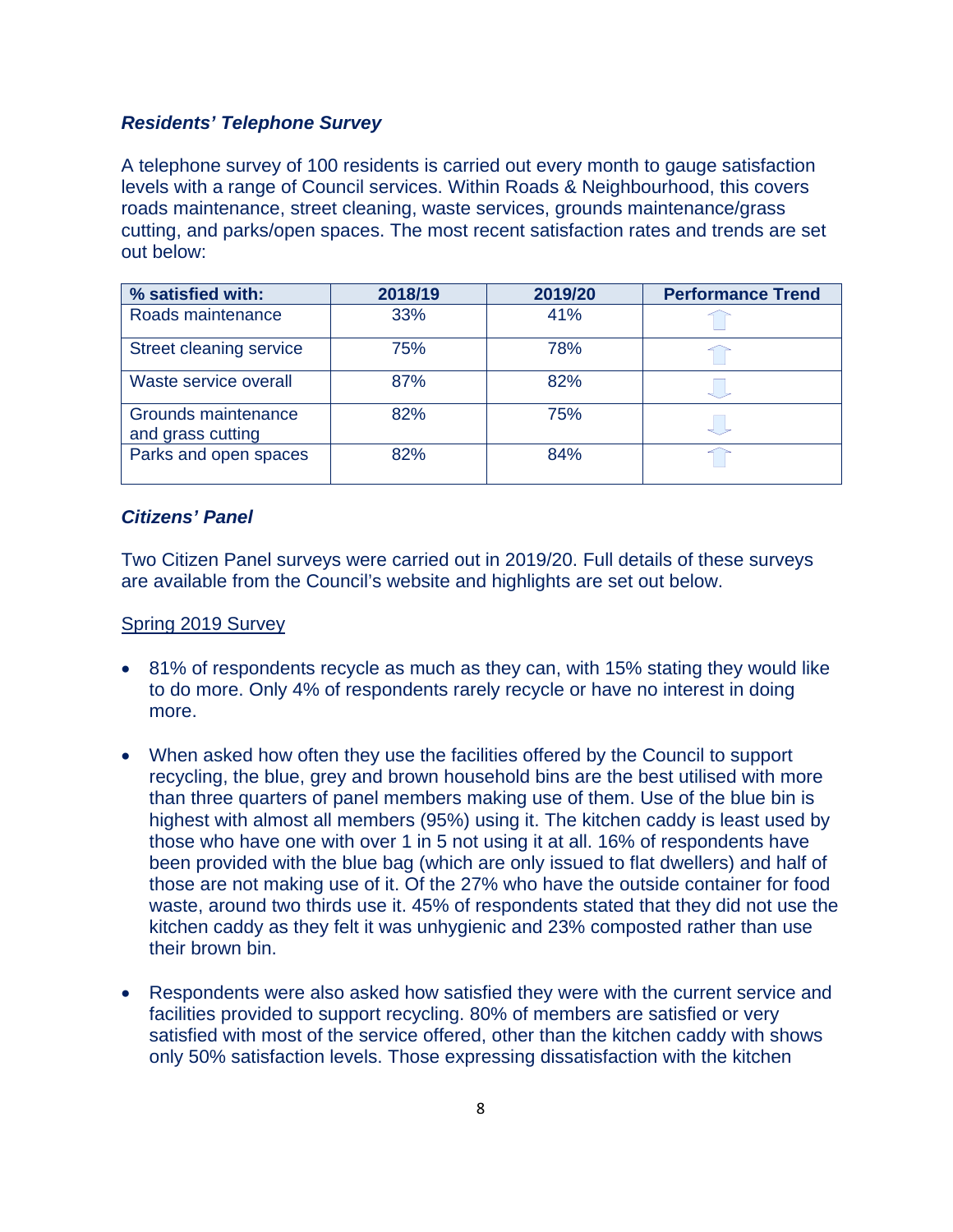caddy stated that they considered it unhygienic and/or getting replacement bags can be difficult.

- Members where asked what more can be done to make food recycling better or easier. Almost half (44%) of comments were about the collection process. Members stated they would like to see an increase in the collection cycle in the summer months to make it more hygienic. Some noted specifically that they would not be supportive of any reduction on the collection cycle. Over one third (35%) of members stated that there could be improvement to the current containers and that biodegradable bags should be issued regularly during the collection process, or be made more easily accessible.
- Respondents also stated that they felt more regular updated guidance on waste / recycling and the collection cycle would be helpful, with some suggesting this should be posted on reusable weather proof pockets on the bins. Alternatively there was a view that rather than relying on doorstep recycling, investment would be best placed developing a collection plant where materials were separated correctly to get the best results.

#### Winter 2019 Survey

This survey, which reported in early 2020, focused on user satisfaction with a range of Council services. The table below highlights the highest rated aspects of each service as well as areas for improvement.

| <b>Service</b>                        | <b>Best Aspect</b>                                  | <b>Area for Improvement</b>                  |
|---------------------------------------|-----------------------------------------------------|----------------------------------------------|
| <b>Street Cleaning</b>                | Keeping the streets free from<br>litter             | Keeping the streets free from<br>dog fouling |
| <b>Grounds &amp; Grass</b><br>Cutting | Clean and tidy appearance of<br>parks and gardens   | <b>Grass cutting</b>                         |
| Waste & Recycling                     | Provision of garden waste<br>collection service     | Special uplift service                       |
| <b>Roads Maintenance</b>              | Information provided when<br>roadworks are underway | <b>Condition of roads</b>                    |

We will continue to review feedback from Citizens' Panel surveys and identify how we can address any issues that emerge.

#### **Continuous Improvement**

#### **Self-Evaluation Programme**

The Council recently completed a three year self-evaluation programme using a checklist approach implemented through an online survey. As part of this, self-evaluations of Roads & Transportation and Greenspace were carried out in late 2019. The resulting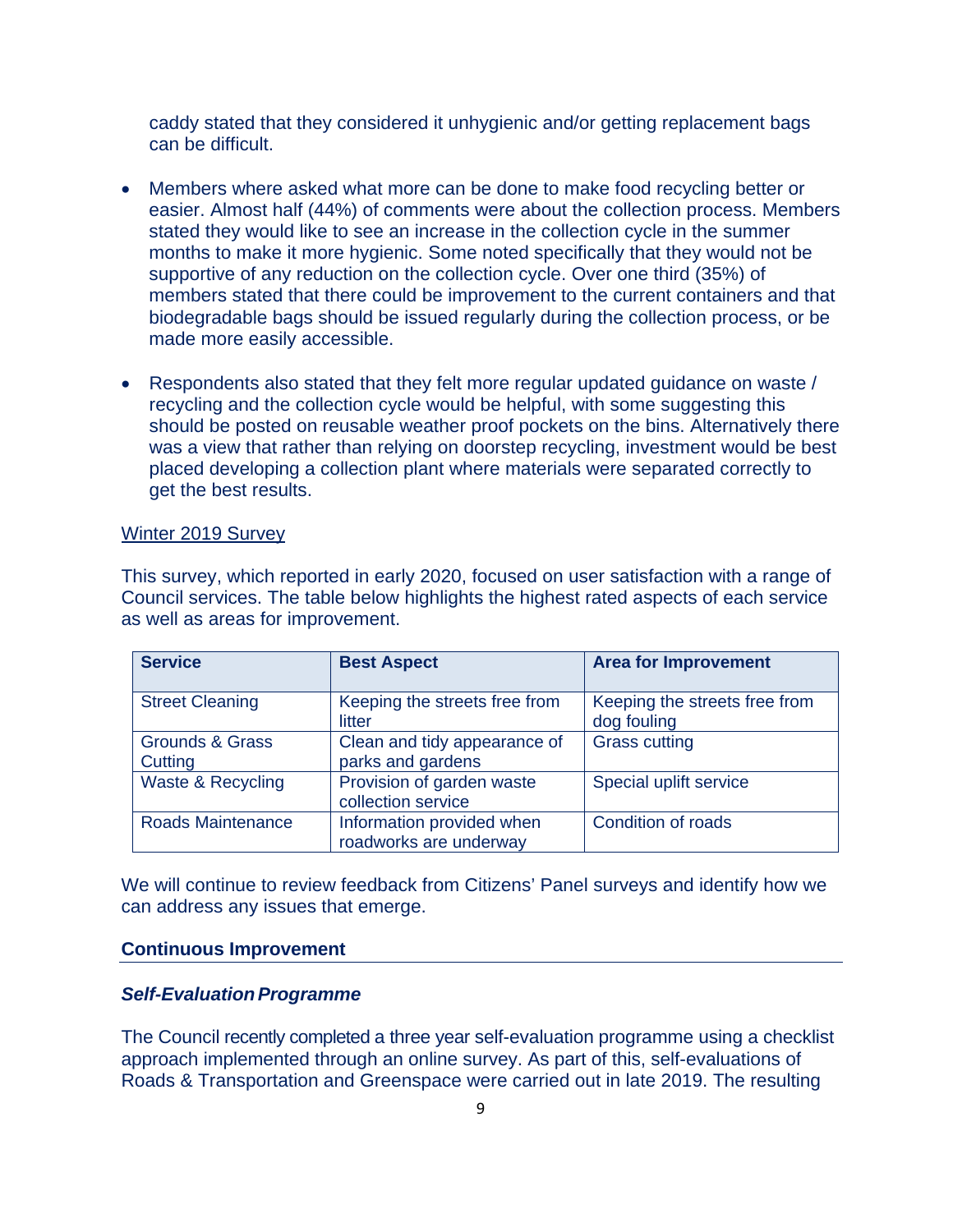improvement actions were due to be taken forward in 2020/21, although the coronavirus pandemic may delay this. Once all actions have been fully implemented, follow up surveys will be scheduled to determine their impact.

Now that the first three year programme is complete, we are reviewing the process to inform the development self-evaluation going forward.

#### <span id="page-10-0"></span>*Benchmarking*

The Council has a three year programme to ensure that all services benchmark their performance in relation to service delivery, cost and user satisfaction. Within Roads & Neighbourhood, this is carried out via the Local Government Benchmarking Programme (LGBF) and the Association for Public Service Excellence (APSE).

#### Local Government Benchmarking Framework (LGBF)

All 32 councils in Scotland measure a common set of performance indicators called the Local Government Benchmarking Framework. It comprises service delivery, cost, and satisfaction indicators covering all major service areas, including education, housing, social work, and leisure.

Using the same indicators across all councils allows us to compare our performance so that we can identify best practice, learn from each other, and improve what we do.

The most recent comparative data for all councils was published in January 2020 and relates to the period 2018/19. The indicators for Roads & Neighbourhood are set out in the table at Appendix 5.

#### Association for Public Service Excellence (APSE)

Roads participate in an annual benchmarking exercise managed by APSE performance networks, a large voluntary public sector benchmarking service covering England, Scotland, Wales and Northern Ireland that is used by over 200 local authorities.

The most recent comparative data for Roads was published in February 2020 and relates to the period 2018/19. The APSE report (hyperlink when published) sets out the details.

#### **Employee Survey**

38% of Roads & Neighbourhood employees completed the Employee Survey. The results, published in November 2019, highlight areas of high and improved satisfaction across R&N as a whole as well as areas for improvement at service level:

#### High satisfaction

- 90% have a clear understanding of their role and responsibilities;
- 86% feel that their direct line manager is sufficiently approachable; and
- 75% feel they are treated fairly and consistently at work.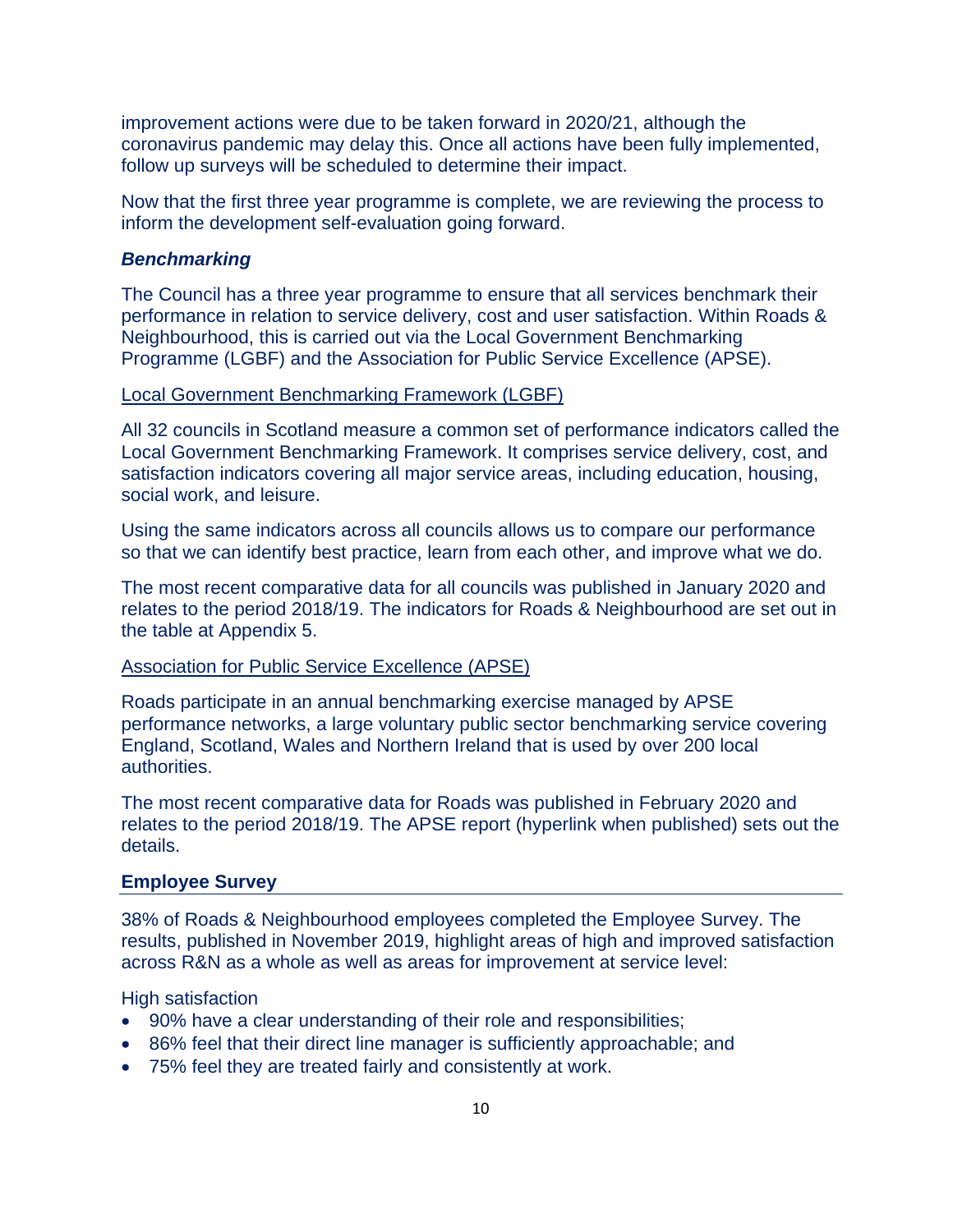Evidence of improvement

- I feel appreciated and valued for the work I do, up 10 percentage points (pp) to 65%; and
- My line manger encourages me to continuously improve including opportunities to develop new skills and knowledge, up 4pp to 58%.

The results also highlighted that communication was a key area for improvement. To address this, we will:

- establish working groups with workforce representatives and Trade Unions to address operational concerns and ensure they are reviewed and included within risk assessments and working procedures; and
- ensure team meetings continue to take place virtually as a result of the coronavirus pandemic.

## Indicators recording significant improvement and areas of focus are set out below:



#### **Quality Standards**

Quality standards help to define what users of our services can expect to receive, and remind both the organisation and our employees of the challenges and obligations they face in delivering best value services.

Quality standards for Roads & Neighbourhood are set out in Appendix 3. These will be monitored and managed by the Roads & Neighbourhood management team on a regular basis and reported annually to IRED Committee.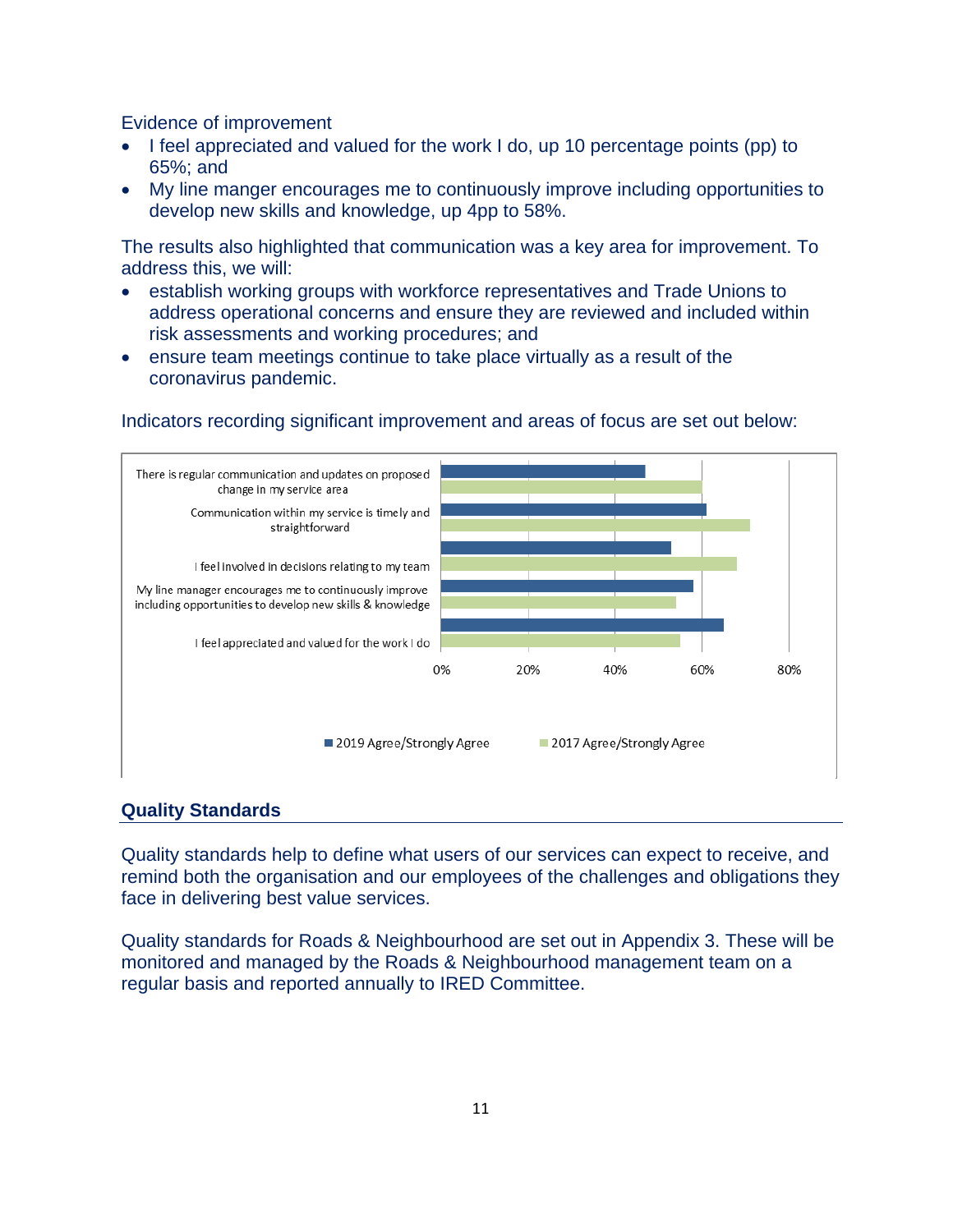# **3. Strategic Assessment**

The Roads & Neighbourhood management team completed a detailed strategic assessment to determine the major influences on service delivery and priorities in 2020/21 and beyond. This covered a review of the financial context, local and national political priorities, new legislation and technology, and Council policies among others. The following factors were identified as significant:

## **Key Factors**

## *Financial Context*

The entire public sector is facing significant financial challenges. When the 2020/21 budget was set in March 2020, the Council was predicting cumulative funding gaps in 2021/22 and 2022/23 of £6.051m and £13.067m respectively. Since last reported, the Council's likely financial projections have changed, with the projected level of available reserves held by the Council and the unknown longer term cost outcomes associated with COVID-19 both increasing the likely gaps. The long term finance strategy is due to be reported to Council in November 2020, together with a draft 3 year detailed budget position. This means that further action continues to be required to balance our budget and protect services for residents.

This will undoubtedly mean that within our service area, available funding will be reduced and we will need to change how we do our jobs, what we do, where we work, and may reduce the number of people employed.

#### **Roads & Neighbourhood Services Collaborative Programme**

In January 2019, Council introduced a shared management model for Roads & Neighbourhood, focusing initially on Roads. This was extended to include Neighbourhood Services in October 2019.

In 2020/21 we will:

- introduce a shared management model for Fleet & Waste; and
- develop a business case and implementation plan for further collaboration within Roads & Neighbourhood.

## *Transport (Scotland) Act 2019*

The Transport (Scotland) Act, promoted by the Scottish Government, received Royal Assent in November 2019. It will have a very significant impact on local authorities in relation to a number of areas including pavement parking, low emission zones and municipal bus companies.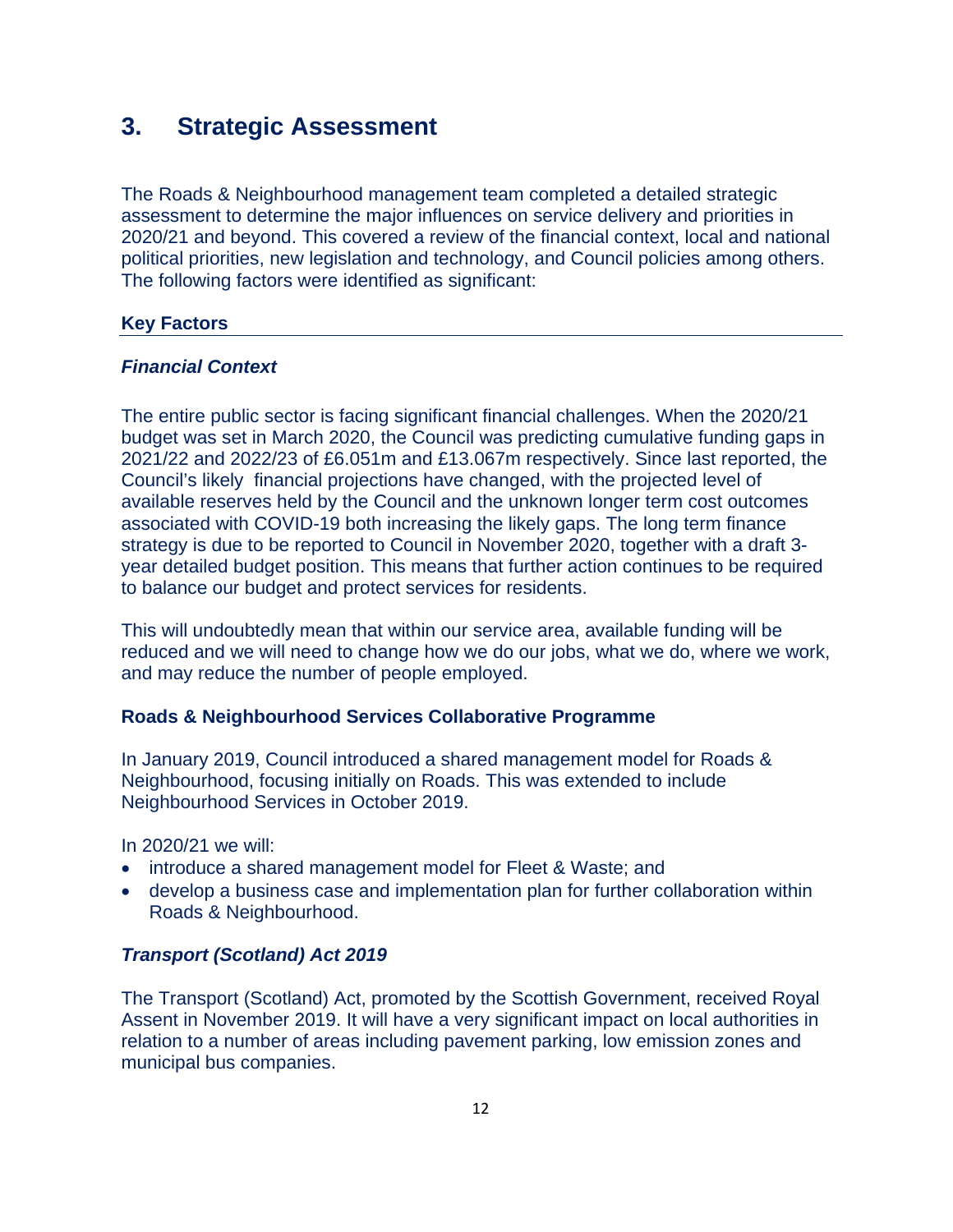In 2020/21 we will:

• review the implications for West Dunbartonshire and identify any specific actions in response to the legislation. This will depend on guidance being issued by the Scottish Government.

# *National Transport Strategy*

In 2019 the Scottish Government consulted with all stakeholders on a review of the National Transport Strategy. The results will inform both the regional and local transport strategies.

In 2020/21 we will:

• review the implications for West Dunbartonshire and reflect the outcomes in our local strategy.

# *Scottish Government Funding for the Transition to Electric Vehicle Fleet*

The Council has been awarded Scottish Government funding to introduce further electric vehicle charging points over the coming years to support the transition to electric vehicle fleet.

In 2020/21 we will:

• continue to collaborate with the Scottish Government to identify opportunities for electric vehicle charging points.

# *Climate Change*

Roads & Neighbourhood continues to contribute to the reduction in the Council's carbon emissions through upgrading street lighting to LEDs, providing nearly 640 park and ride car parking spaces, encouraging and supporting modal transport shift, introducing electric vehicle charging points, supporting the use of pool bikes, and extending the use of pool cars, improving our recycling performance, reviewing the composition of the vehicle fleet, increasing areas of biodiversity and removing mercury from all cremations.

While these actions and those of other services across the Council contribute positively to slowing climate change, it continues to have a significant impact on all Council services.

Responding to disruptive weather events (intense rainfall, flooding, storms and high winds) increases pressure on all resources, (staff, equipment, budgets), impacts on day to day and planned service delivery, and often adversely affects the Council's reputation.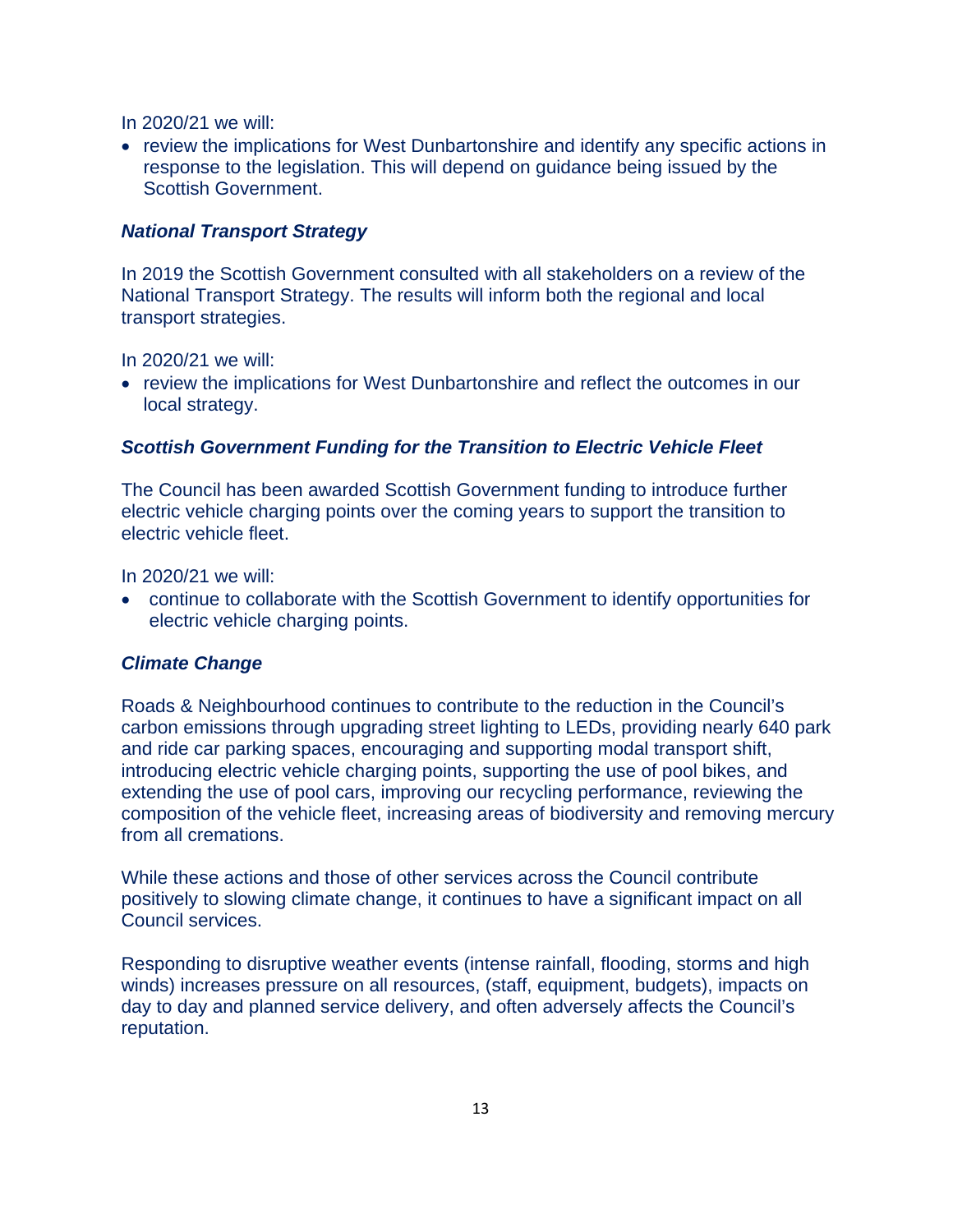The growing season is now nearly 5 weeks longer, lasting form March until November. This is impacting on our resources, including seasonal staff, and how we deliver services effectively and efficiently. Our services must adapt to meet these and other challenges resulting from climate change.

In 2020/21 we will:

- progress the Gruggies Burn flood alleviation scheme;
- review the proposed actions and interventions arising from the River Leven flood study;
- participate in the Loch Lomond flood study; and
- review service delivery model within the Greenspace service to recognise the seasonal nature of the service.

#### *Waste (Scotland) Regulations 2012*

In accordance with the Waste (Scotland) Regulations 2012, biodegradable municipal waste (BMW) was to be banned from landfill disposal from 1 January 2021. In September 2019 the Scottish Government announced that the ban implementation would be deferred until 2025. The reason for the decision to defer the original implementation date is the current under provision within Scotland of waste treatment facilities to treat the quantities of BMW that requires to be disposed of. At its 21 November 2018 meeting, the IRED Committee approved a collaborative procurement/ tendering exercise with Argyle & Bute and Inverclyde councils for the reception, transfer, treatment and disposal of municipal solid waste. The joint procurement / tendering exercise was completed. However, there was a negative outcome insofar as the sole tender submitted was evaluated and determined to be unaffordable for all three councils. This outcome is a reflection of the current under provision of waste treatment facilities in Scotland.

In 2020/21 we will:

- continue to work collaboratively with Argyle & Bute and Inverclyde councils to secure a best value contract for the reception, transportation, treatment and compliant disposal of biodegradable municipal waste;
- in collaboration with Argyle & Bute and Inverclyde councils, liaise with Zero Waste Scotland to establish the governmental support that may be available to assist the councils in achieving an affordable and compliant solution for the treatment biodegradable municipal waste; and
- to improve the Council's ability to access waste treatment facilities in central Scotland, we will produce a business case for the development of a waste transfer station within the Council's boundary.

#### *Deposit Return Scheme (DRS)*

A deposit return system for PET plastic bottles, metal drinks cans and glass bottles has been approved by the Scottish Government. The potential impact of the DRS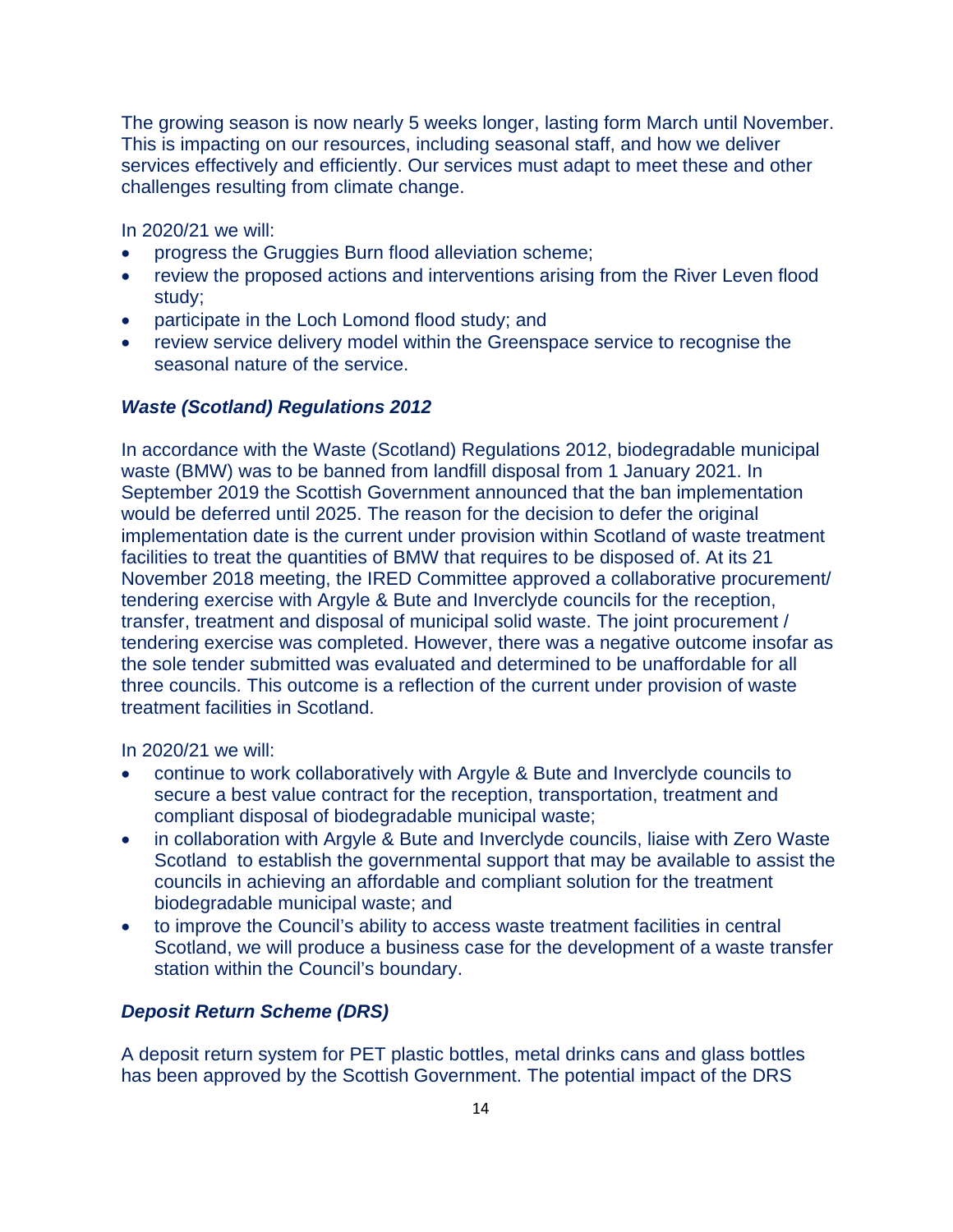scheme on the Council's current kerbside and community recycling facilities has been assessed using the Zero Waste Scotland DRS assessment tool. The assessment indicated that up to 4,000 tonnes of the material currently collected through the Council's collection services will be removed as residents choose to return their drinks containers to the retailer in order to redeem the deposit (20p per item) they were charged at the point of purchase. Originally due to be implemented nationally during 2021, this has been delayed by the Scottish Government as a result of the pandemic and is now likely in 2021/22.

In 2020/21 we will:

• review the implication of the delay to the introduction of the scheme and as strategy is developed, reflect when this may be introduced.

## *Reducing C02 emissions from the Vehicle Fleet*

In 2020/21 we will:

• liaise with and contribute to the work of colleagues in the Energy and Compliance team in the development of a Climate Change Strategy that will ensure that the conversion of the current diesel powered vehicle fleet to a low /zero emissions vehicle fleet is implemented in a planned and sustainable way. This will be done via our Fleet Strategy that is regularly reviewed.

#### *Pesticides Regulations (EU)*

Legislation surrounding the use of pesticides continues to change and this will have an impact on our ability to continue with the present level of weed control. Alternative delivery methods will be labour intensive.

In 2020/21 we will:

- appoint a bio-diversity officer; and
- develop more areas of biodiversity that do not require weed control.

#### *Community Empowerment Strategy*

The West Dunbartonshire Community Empowerment Strategy was approved by Council in November 2019. It details the ambitions of the Council and its partners to deliver the Community Empowerment (Scotland) Act 2015. Informed by an engagement process with local community organisations and citizens, the strategy sets out objectives to be delivered in partnership with communities, underpinned by clear principles for empowerment.

To support the implementation of the strategy, a partnership and community owned delivery plan is being developed, setting out specific actions and ownership for taking forward. R&N will fully support the development of these actions and is already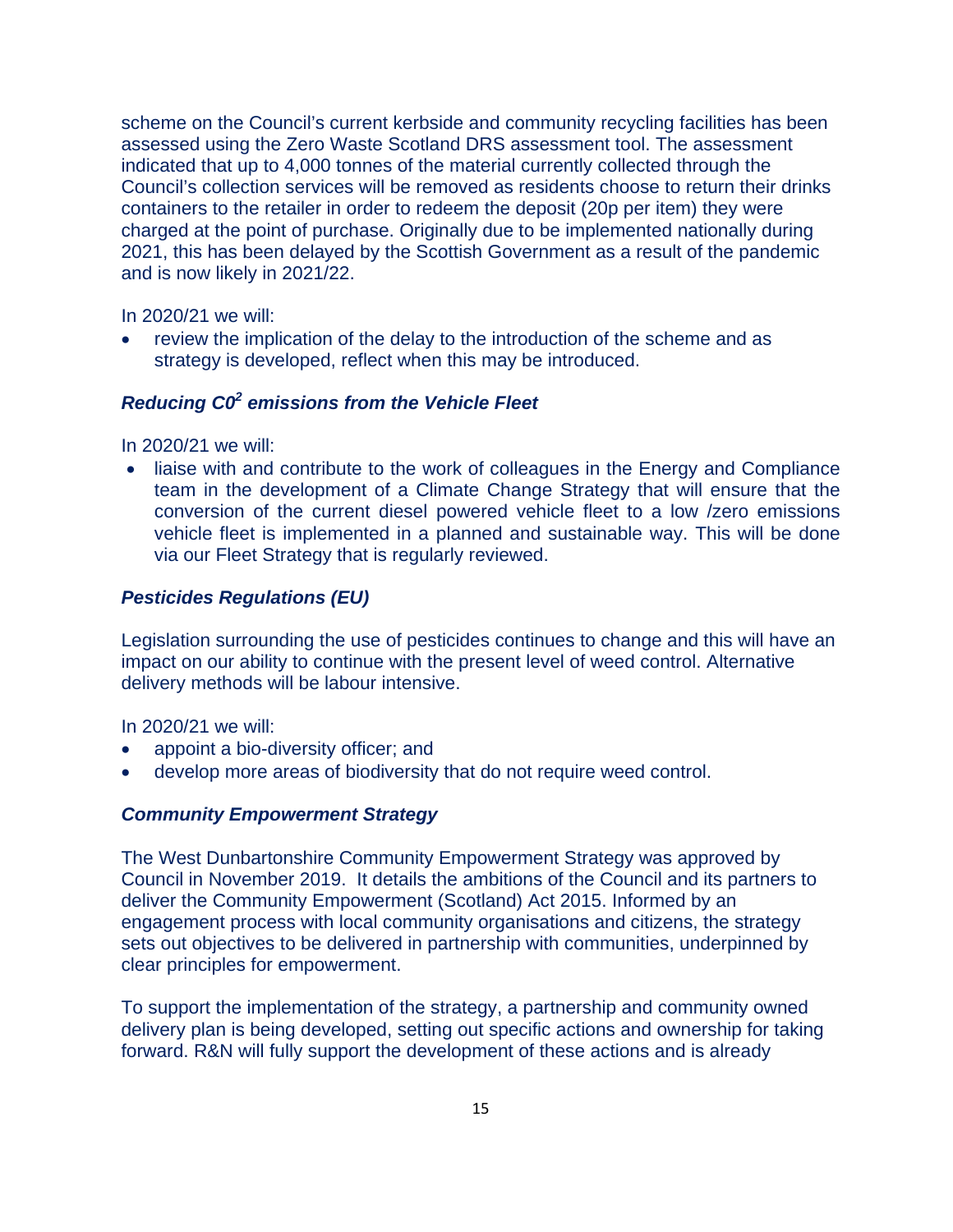supporting community empowerment in relation to the food growing strategy and allotments – see below.

## *Community Empowerment Act - food growing strategy/allotments*

The Greenspace service currently manages two allotment sites in Dumbarton. There is a 10 year waiting list for allocation of an allotment. The Community Empowerment Act places an obligation on Local Authorities to provide sufficient allotments for its residents. There is an allocation of £400k in the Council's capital plan to develop new allotment sites. The challenge is to identify suitable sites that are not contaminated.

In 2020/21 we will:

- deliver a suitable new allotment site with provision for 40 traditional plots; and
- finalise a food growing strategy for West Dunbartonshire.

## **Action Plan**

<span id="page-16-0"></span>The challenges and issues identified in the performance review and strategic assessment sections have informed Roads & Neighbourhood priorities and outcomes for 2020/21. The management team has developed an action plan to address them (Appendix 2), supported by a range of performance indicators to enable progress to be monitored and reported to stakeholders. Progress will be monitored and managed on a regular basis and reported to IRED Committee at year end.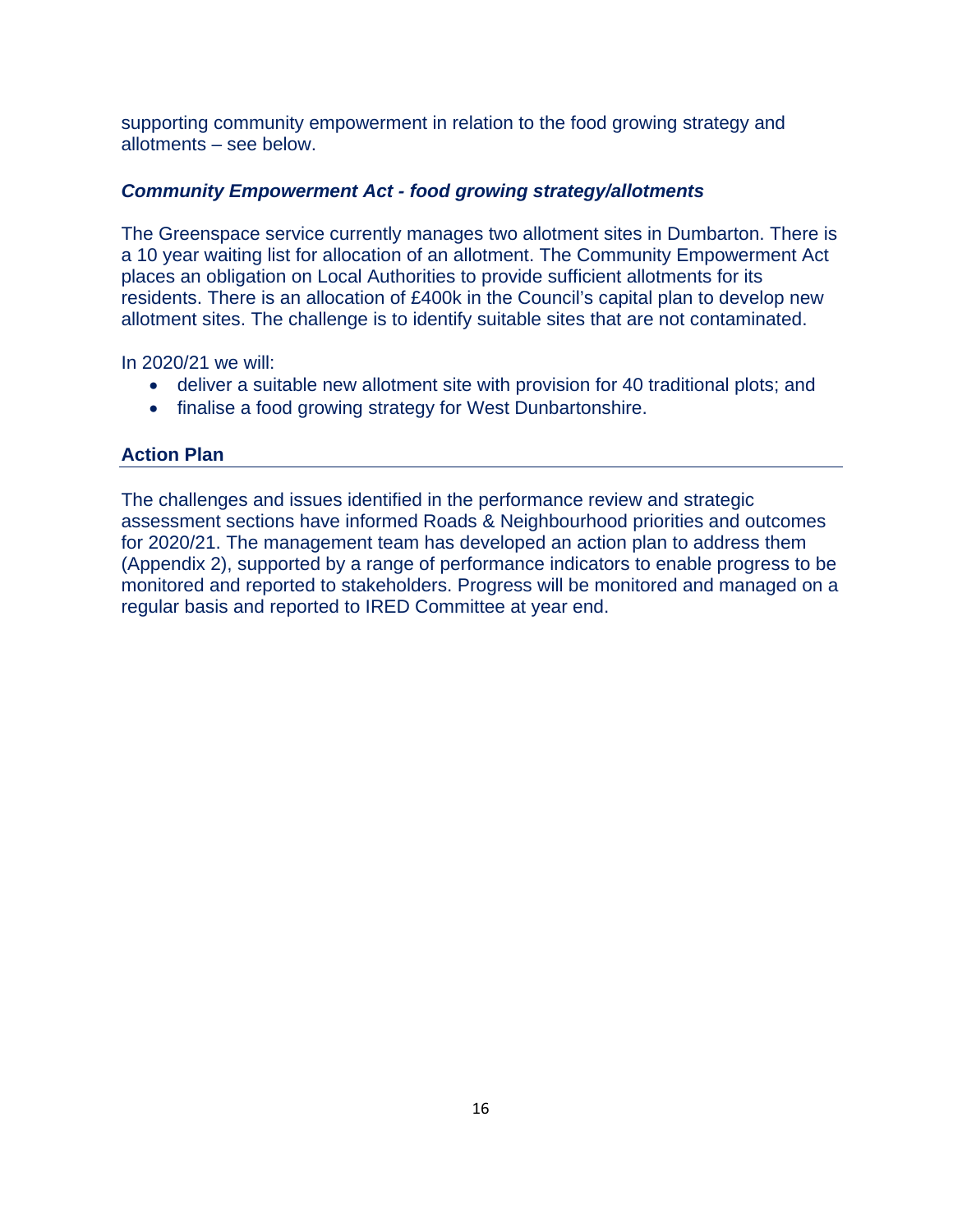# **4. Risks**

The Council has identified risks at both a strategic and service level. Strategic risks represent the potential for the Council to take advantage of opportunities or fail to meet stated strategic objectives and those that require strategic leadership. Service risks relate to service delivery and represent the potential for impact on individual services, or the experience of those who work within the services (i.e. employees, partners, contractors and volunteers) or service users and clients in receipt of the services provided.

The Roads & Neighbourhood management team has shared responsibility for one of the Council's strategic risks: Council assets not fit for purpose. In addition, the management team identified service specific risks for 2020/21. Actions to mitigate these risks are set out in our delivery plan at Appendix 2 or in our operational plans, with the aim of improving or maintaining the current position (i.e. the current risk score).

Strategic and service risks are detailed in the tables below:

# **Strategic Risk:**

| <b>Risk</b>          | <b>Description</b>                                                                                                                                                                                                                                                                                                  | <b>Current Risk</b><br><b>Score</b> | <b>Target Risk</b><br><b>Score</b> |  |  |
|----------------------|---------------------------------------------------------------------------------------------------------------------------------------------------------------------------------------------------------------------------------------------------------------------------------------------------------------------|-------------------------------------|------------------------------------|--|--|
| l Councils<br>Assets | That the Council's assets and facilities are not fully fit<br>for purpose with consequent adverse impact on our<br>ability to deliver efficient and effective services. Assets<br>included in this assessment are; the Council's property<br>portfolio, housing stock, roads and lighting, fleet and<br>open space. | <b>ikelihood</b><br>Impact          | ikelihood<br>Impact                |  |  |

## **Service Risks:**

| <b>Title</b>                                                                | <b>Description</b>                                                                                                                                       | <b>Current Risk</b><br><b>Score</b> | <b>Target Risk</b><br><b>Score</b> |
|-----------------------------------------------------------------------------|----------------------------------------------------------------------------------------------------------------------------------------------------------|-------------------------------------|------------------------------------|
| Challenge to<br>delivery of<br>burial and<br>Icremation<br><b>Iservices</b> | A number of factors may impact on ability to deliver<br>these services. For example a pandemic would create<br>significant immediate demand on services. | <b>ikelihood</b><br>Impact          | ikelihood<br>Impact                |
| adverse<br>Iweather<br>lincidents on<br><b>Services</b>                     | Impact of major A significant period of adverse weather may result in<br>failure to deliver key operational functions of R&N<br>services.                | <b>ikelihood</b><br>Impact          | <b>ikelihood</b><br>Impact         |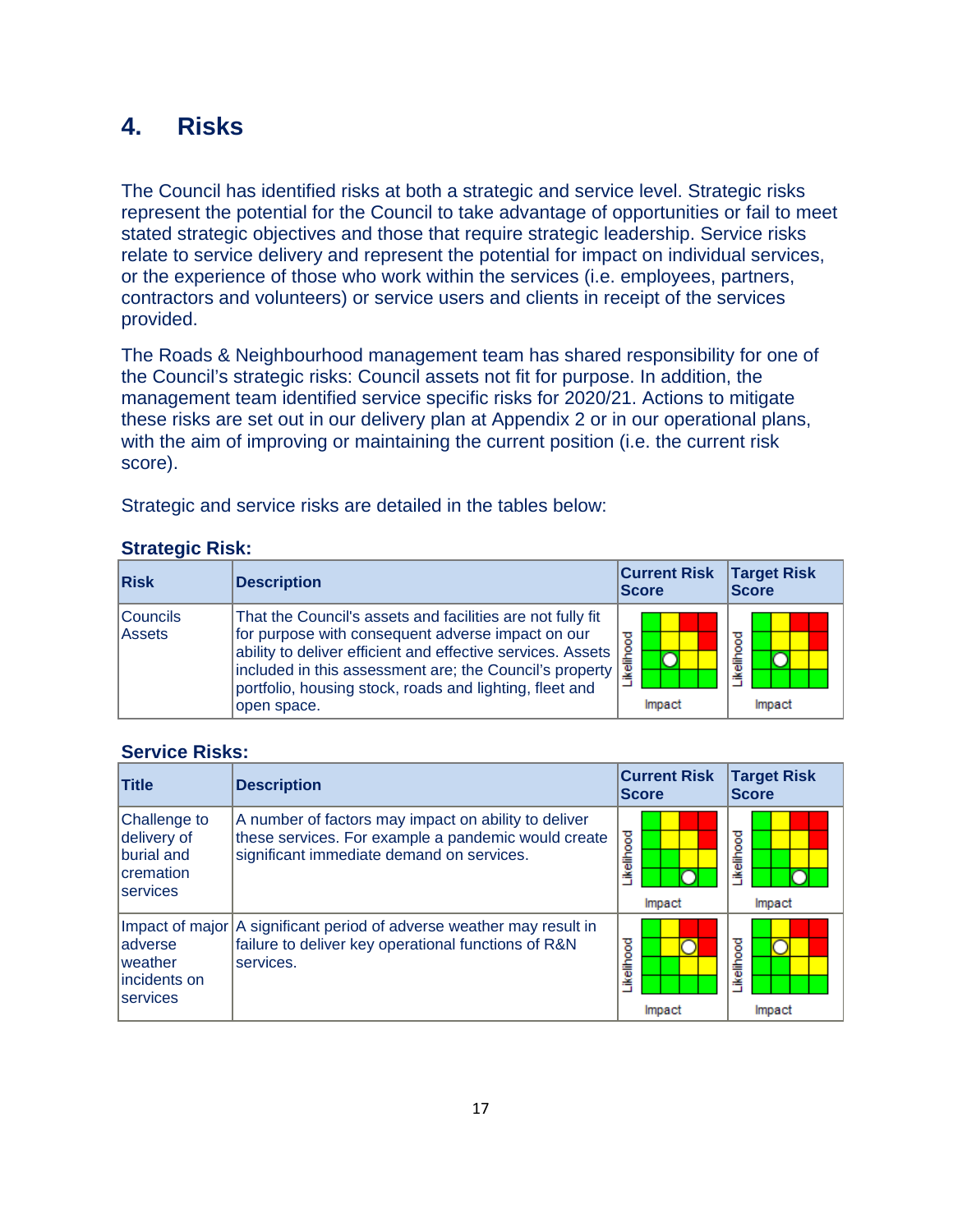| <b>Title</b>                                                                     | <b>Description</b>                                                                                                                                                                                                                                                                                                                                                               |            | <b>Current Risk</b><br><b>Score</b> | <b>Target Risk</b><br><b>Score</b> |        |  |
|----------------------------------------------------------------------------------|----------------------------------------------------------------------------------------------------------------------------------------------------------------------------------------------------------------------------------------------------------------------------------------------------------------------------------------------------------------------------------|------------|-------------------------------------|------------------------------------|--------|--|
| <b>Failure to</b><br>maintain road<br>network during<br>adverse<br>weather       | A significant period of adverse weather may result in<br>failure to deliver key operational functions of Roads &<br>Transportation services and other Council services.                                                                                                                                                                                                          | Likelihood | Impact                              | <b>ikelihood</b>                   | Impact |  |
| <b>Failure to</b><br>manage and<br>maintain the<br>road network<br>effectively   | Failure to manage and maintain the road network<br>effectively will have an adverse impact on user safety,<br>traffic movement, air quality, economic growth and<br>reduce access to facilities and amenities. The<br>Council's reputation as a place to live and work with<br>access to employment, education, leisure and health<br>opportunities would be adversely affected. | .ikelihood | Impact                              | <b>ikelihood</b>                   | Impact |  |
| Inability to<br>deliver priority<br>services as a<br>result of fuel<br>shortages | A fuel shortage would significantly impact on our ability<br>to provide priority service across West Dunbartonshire.                                                                                                                                                                                                                                                             | Likelihood | Impact                              | Likelihood                         | Impact |  |

# **COVID-19 Risks**

This table sets out the Council-wide risks associated with the COVID-19 pandemic. Over the coming months, we will consider the impact and likelihood of these risks for Roads & Neighbourhood services and mitigate them where possible.

| <b>Risk</b>                                                              | <b>Description</b>                                                                                                                                                                                                                                                                                                                                                                                                                                                   | <b>Current</b><br><b>Risk</b> | <b>Target Risk</b>        |
|--------------------------------------------------------------------------|----------------------------------------------------------------------------------------------------------------------------------------------------------------------------------------------------------------------------------------------------------------------------------------------------------------------------------------------------------------------------------------------------------------------------------------------------------------------|-------------------------------|---------------------------|
| COVID-19<br>Significant<br>Service and<br>Workforce<br><b>Disruption</b> | The Council is faced with significant ongoing<br>demands with disruption to service delivery,<br>increasing PPE and workforce pressures as a result<br>of COVID-19 and subsequent local and national<br>outbreaks. This involves both responding to the crisis<br>and from services returning to a new normality based<br>on Response, Recovery and Renew guidance<br>produced by Scottish and National Government.<br>NB. Financial risk is also reflected in SR001 | <b>ikelihood</b><br>Impact    | <b>kelihood</b><br>Impact |
|                                                                          | Sub-risks - All COVID-19 sub risks are managed via operational risk register                                                                                                                                                                                                                                                                                                                                                                                         |                               |                           |
| Workforce                                                                | The Council is faced with significant workforce<br>demands in relation to absence, reduction,<br>recruitment and wellbeing.                                                                                                                                                                                                                                                                                                                                          | <b>ikelihood</b>              | ikelihood                 |
|                                                                          |                                                                                                                                                                                                                                                                                                                                                                                                                                                                      | Impact                        | Impact                    |
| <b>Service</b><br><b>Delivery</b>                                        | The Council is faced with significant delivery<br>demands in relation to moving services online,<br>disruption, reduction and quality.                                                                                                                                                                                                                                                                                                                               | .ikelihood<br>Impact          | ikelihood<br>Impact       |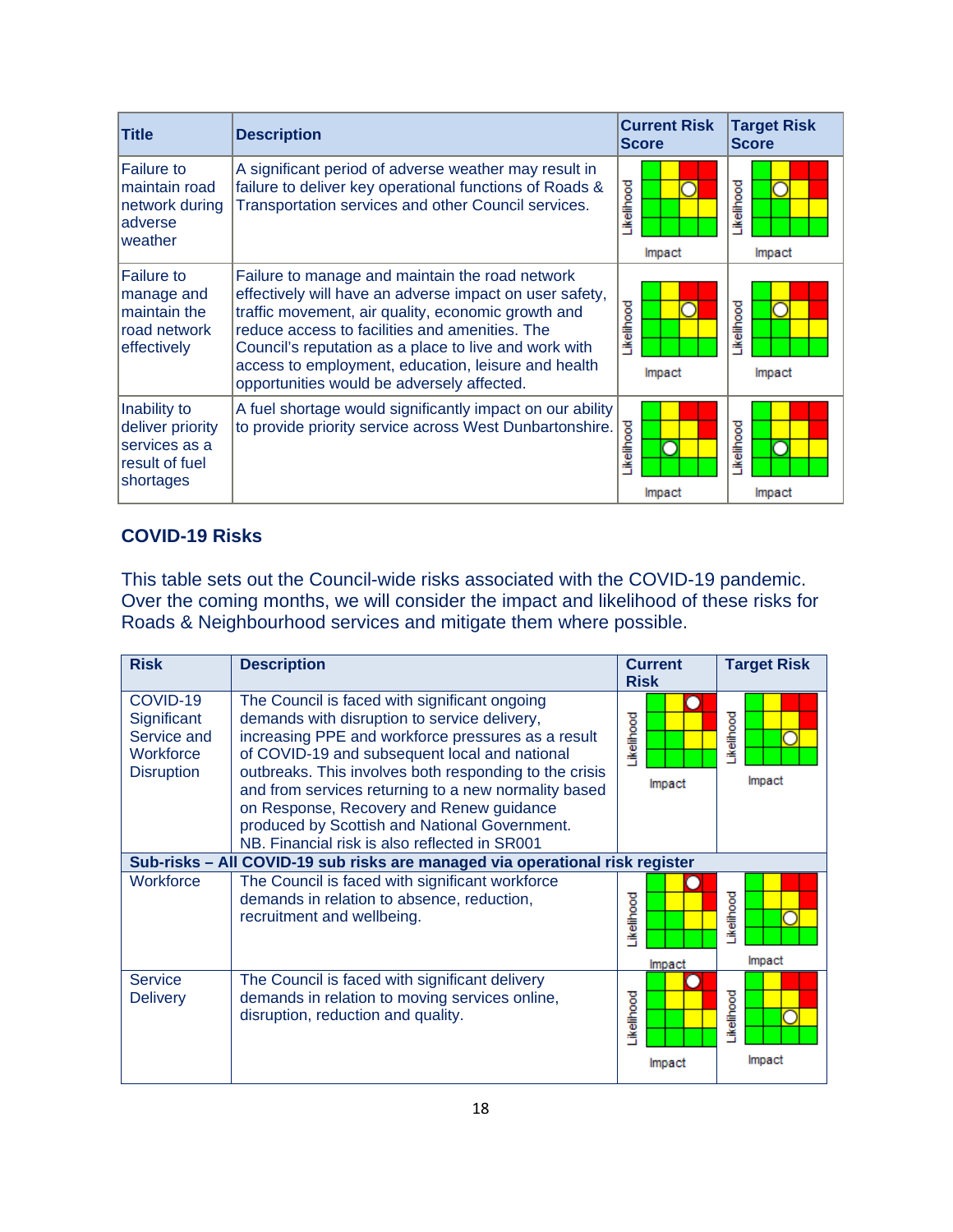| <b>Sub-risks</b>             |                                                                                                                                                                                                                                 |                    |                     |
|------------------------------|---------------------------------------------------------------------------------------------------------------------------------------------------------------------------------------------------------------------------------|--------------------|---------------------|
| Protection                   | The Council is faced with significant demands for<br>protection in relation to additional and constant<br>changing legislation and guidelines, PPE<br>requirements, supply chain, cost of PPE and<br>ensuring workforce safety. | kellhood<br>Impact | ikelihood<br>Impact |
| <b>Public</b><br>Uncertainty | The Council is faced with significant demands around<br>public uncertainty and leads to additional burdens<br>upon services, seeking information, advice and<br>support.                                                        | kellhood<br>Impact | ikelihood<br>Impact |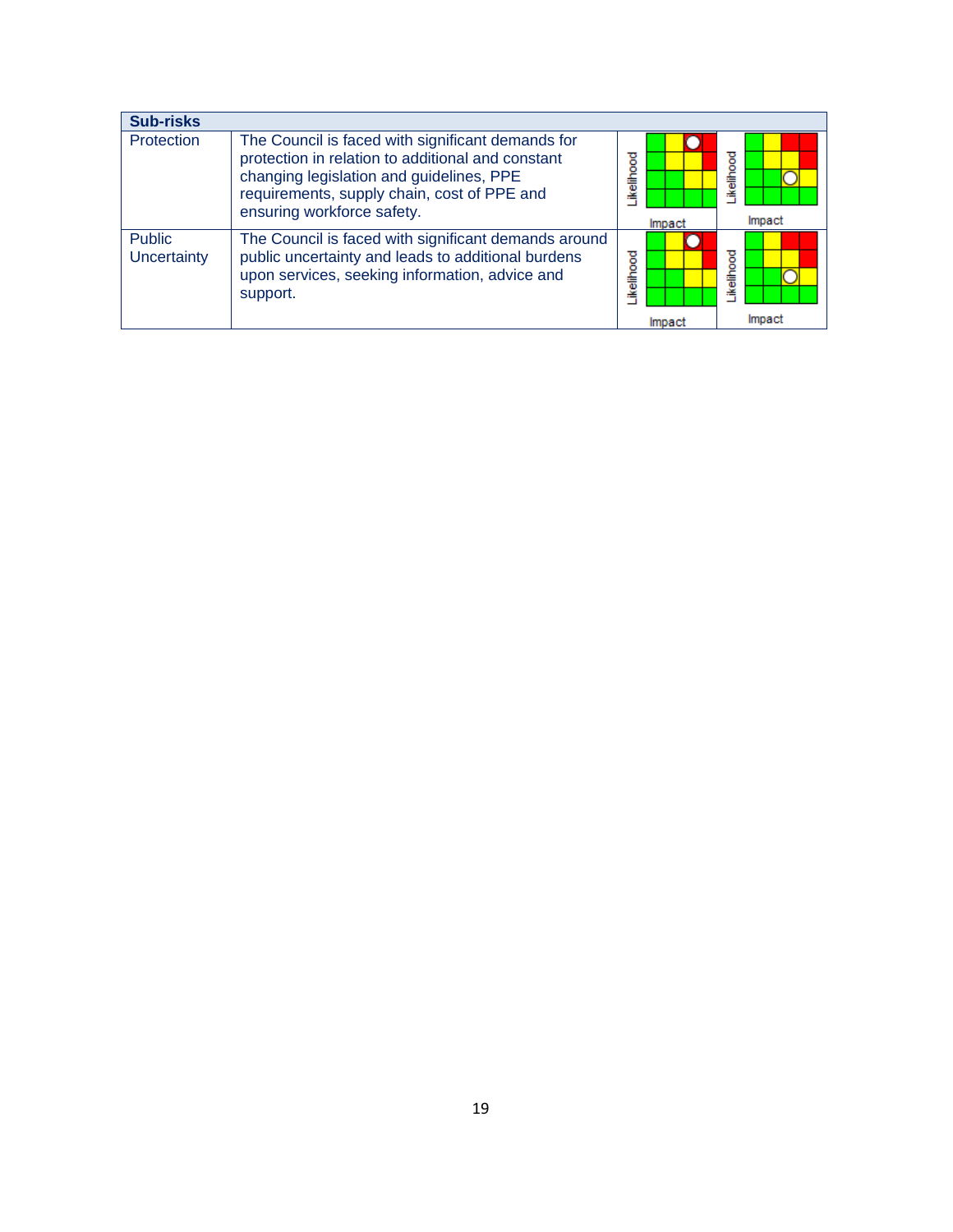# <span id="page-20-0"></span>**Appendix 1: Structure Chart**

**REGENERATION, ENVIRONMENT & GROWTH** 

**STRATEGIC LEADS** 

Road Safety<br>Coordinator

**Catherine Tonner** 

Interim Network<br>Management Coordinator<br>**Derek Barr** 



SHARED SERVICES **ROADS& NEIGHBOURHOOD** 

**Gail Macfarlane** 

**Leadership Support Deirdre Muldoon** 



Fleet & Maintenance<br>Co-ordinator<br>**John Blake** Policy, Development &<br>Improvement Officer<br>David Hartley

**Alex Haggarty<br>Bobby McLeish<br>Billy Wrethman** 

**Transportation** Manager<br>Inverclyde Council

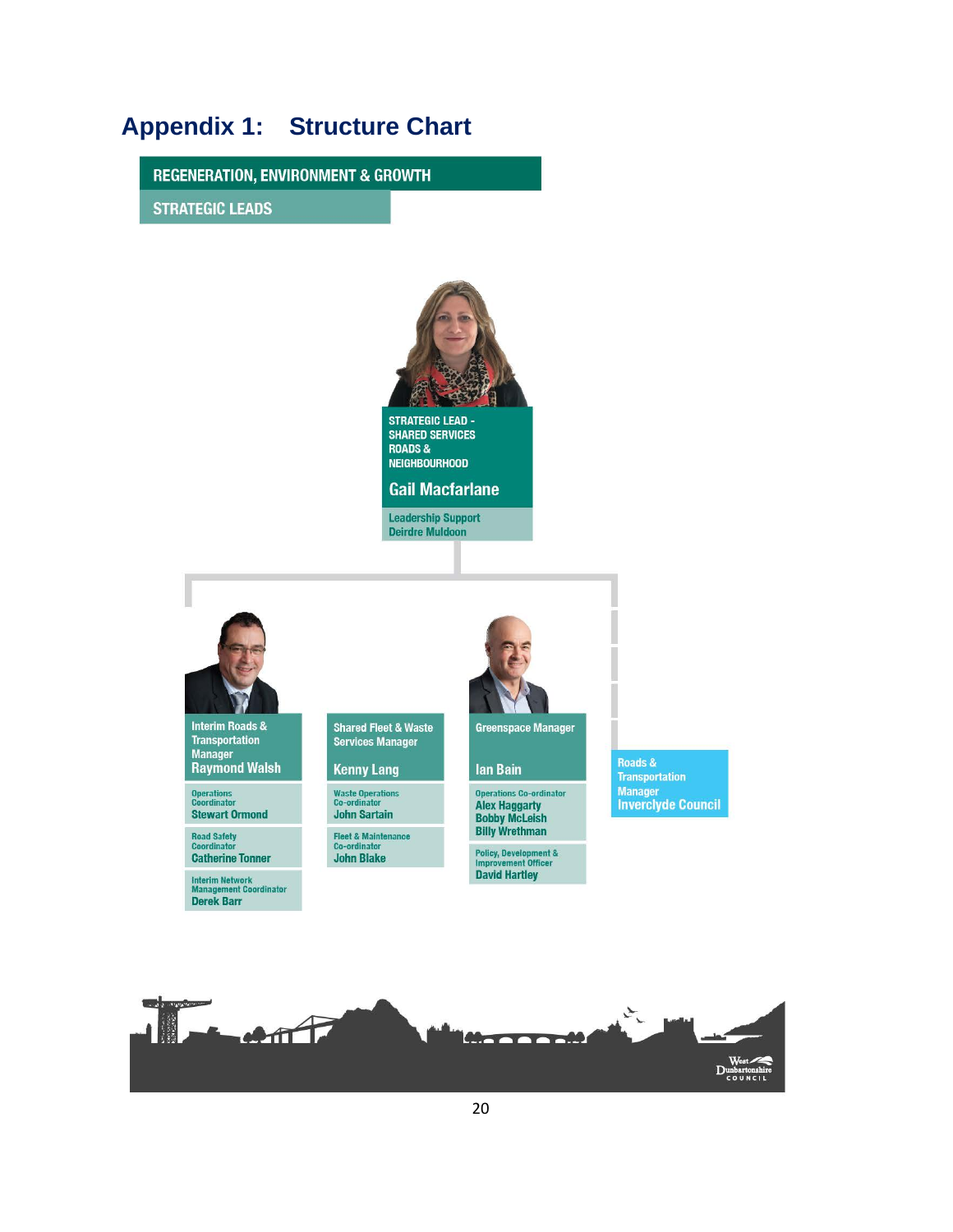# **Appendix 2: Action Plan**

 $\overline{P}$ 

Meaningful engagement with active, empowered and informed citizens who feel safe and engaged

Ob

Fully consulted and involved citizens who are able to make full use of the Community Empowerment Act

|                                                   | 2019/20          |          |               |      |                               | 2020/21 |                    |            |
|---------------------------------------------------|------------------|----------|---------------|------|-------------------------------|---------|--------------------|------------|
| Performance Indicator                             | Value            | Target   | <b>Status</b> |      | Long Trend Short Trend Target |         | <b>Assigned To</b> |            |
| Ⅰ% of adults satisfied with parks and open spaces | lLGBF PIs – 180% |          |               |      |                               | $180\%$ | llan Bain          |            |
| 1% of adults satisfied with refuse collection     | available        | February | 191%          | IN/A |                               |         | 191%               | Kenny Lang |
| Ⅰ% of adults satisfied with street cleaning       | 2021             | $ 82\%$  |               |      |                               | 82%     | llan Bain          |            |

<span id="page-21-1"></span><span id="page-21-0"></span> $\overline{P}$ 

Ob

Efficient and effective frontline services that improve the everyday lives of residents

#### A committed and skilled workforce

| Action                                                                                                                    | <b>Start Date</b> | Due Date | Assigned To                                |
|---------------------------------------------------------------------------------------------------------------------------|-------------------|----------|--------------------------------------------|
| Establish working groups within R&N comprising workforce representatives and Trade Unions to address operational concerns |                   |          | 1-Apr-2020   31-Mar-2021   Gail Macfarlane |
| Ensure team meetings continue to take place virtually as a result of the pandemic                                         |                   |          | 1-Apr-2020   31-Mar-2021   Gail Macfarlane |

#### Ob Sustainable and attractive local communities

| Performance Indicator                               | 2019/20      |        |               |  |                               | 2020/21 |                                    |
|-----------------------------------------------------|--------------|--------|---------------|--|-------------------------------|---------|------------------------------------|
|                                                     | <b>Value</b> | Target | <b>Status</b> |  | Long Trend Short Trend Target |         | <b>Assigned To</b>                 |
| Tonnage of biodegradable municipal waste landfilled | 13,790       | 12,000 |               |  |                               | 13,300  | Kenny Lang; John<br><b>Sartain</b> |
| % Residents satisfied with roads maintenance        | 41%          | 41%    |               |  |                               | 41.5%   | <b>Karen Connelly</b>              |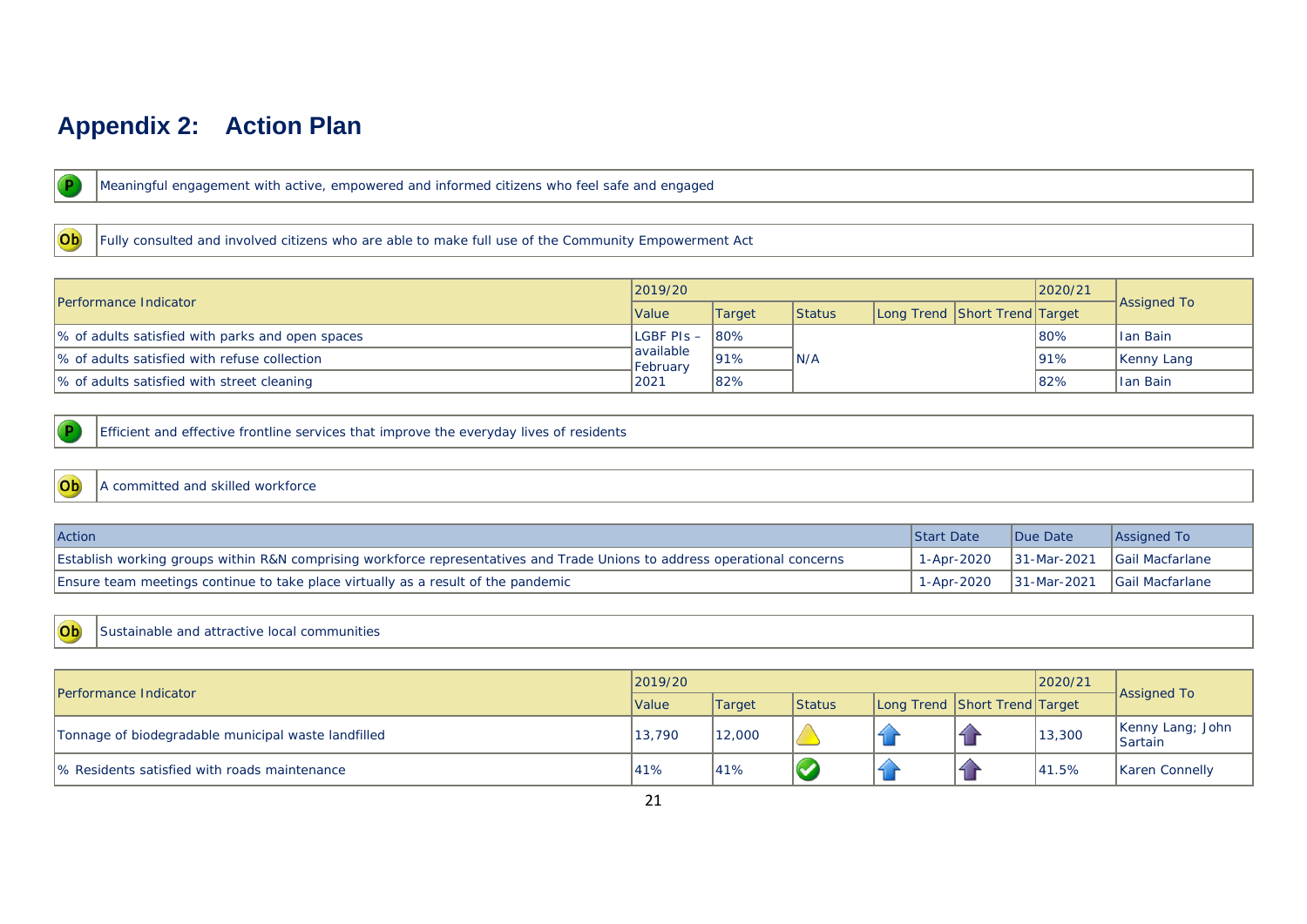| Performance Indicator                                                                |                  | 2019/20                      |                      |                |                               |                     |                                     |  |
|--------------------------------------------------------------------------------------|------------------|------------------------------|----------------------|----------------|-------------------------------|---------------------|-------------------------------------|--|
|                                                                                      | Value            | Target                       | <b>Status</b>        |                | Long Trend Short Trend Target |                     | <b>Assigned To</b>                  |  |
| Cost of parks & open spaces per 1,000 population                                     | $LGBF$ PIs $-$   | £38,000.00                   |                      |                |                               | £38,000.00 Ian Bain |                                     |  |
| Net waste collection cost per premises                                               | lavailable       | £55.80                       | N/A                  |                |                               | £55.80              | Kenny Lang                          |  |
| Net waste disposal cost per premises                                                 | February<br>2021 | E134.00                      |                      |                |                               | £134.00             | Kenny Lang                          |  |
| Net cost of street cleaning per 1,000 population                                     |                  | £19,500.00                   |                      |                |                               | £19,500.00 Ian Bain |                                     |  |
| Street Cleanliness Index - % Clean                                                   | 91.5             | 92.6                         |                      | $\overline{A}$ | J,                            | 92.8                | Ian Bain                            |  |
| Road maintenance cost per kilometre                                                  |                  | £11,435.00 £14,000.00 $\sim$ |                      | $\bigcap$      | J                             | £14,000.00          | Derek Barr;<br><b>Raymond Walsh</b> |  |
| % of Class A roads that should be considered for maintenance treatment               | 21.7%            | 24%                          |                      | $\overline{1}$ |                               | 24%                 | Derek Barr;<br><b>Raymond Walsh</b> |  |
| Ⅰ% of Class B roads that should be considered for maintenance treatment              | 23.97%           | 24.5%                        | $\blacktriangledown$ | J              | J                             | 24.5%               | Derek Barr;<br><b>Raymond Walsh</b> |  |
| Ⅰ% of Class C roads that should be considered for maintenance treatment              | 33.4%            | 30%                          |                      | $\sqrt{2}$     | e.                            | 30%                 | Derek Barr;<br><b>Raymond Walsh</b> |  |
| Percentage of unclassified roads that should be considered for maintenance treatment | 35.9%            | 37%                          |                      | J              | JI                            | 37%                 | Derek Barr;<br><b>Raymond Walsh</b> |  |
| % of total household waste that is recycled                                          | 43.4%            | 55%                          |                      | JI,            | $\sqrt{2}$                    | 58%                 | Kenny Lang; John<br><b>Sartain</b>  |  |
| Percentage of all street light repairs completed within 7 days                       | 97.5%            | 99%                          |                      | ₹              | $\overline{a}$                | 99%                 | Derek Barr;<br>Raymond Walsh        |  |

| <b>Action</b>                                                                                                                         | <b>Start Date</b> | Due Date     | Assigned To            |
|---------------------------------------------------------------------------------------------------------------------------------------|-------------------|--------------|------------------------|
| Finalise the delivery of a suitable new allotment site with provision for 40 traditional plots                                        | 1-Apr-2020        | 31-Mar-2021  | <b>Ian Bain</b>        |
| Finalise a food growing strategy for West Dunbartonshire                                                                              | 1-Apr-2020        | 31-Mar-2021  | <b>Ian Bain</b>        |
| Develop more areas of biodiversity that do not require weed control                                                                   | 1-Apr-2020        | 31-Mar-2021  | llan Bain              |
| Appoint a bio-diversity officer                                                                                                       | 1-Apr-2020        | 31-Mar-2021  | llan Bain              |
| Develop the Roads Costing System and deliver the implementation plan                                                                  | 1-Mar-2020        | l31-Mar-2021 | Han Bain               |
| Introduce a shared management model for Fleet & Waste                                                                                 | 1-Apr-2020        | 31-Mar-2021  | <b>Gail Macfarlane</b> |
| Develop a business case and implementation plan for further collaboration within Roads & Neighbourhood                                | 1-Apr-2020        | 31-Mar-2021  | <b>Gail Macfarlane</b> |
| Review the implications of The Transport (Scotland) Act 2019 for West Dunbartonshire and identify any specific actions in response to | -Apr-2020         | 31-Mar-2021  | Raymond Walsh          |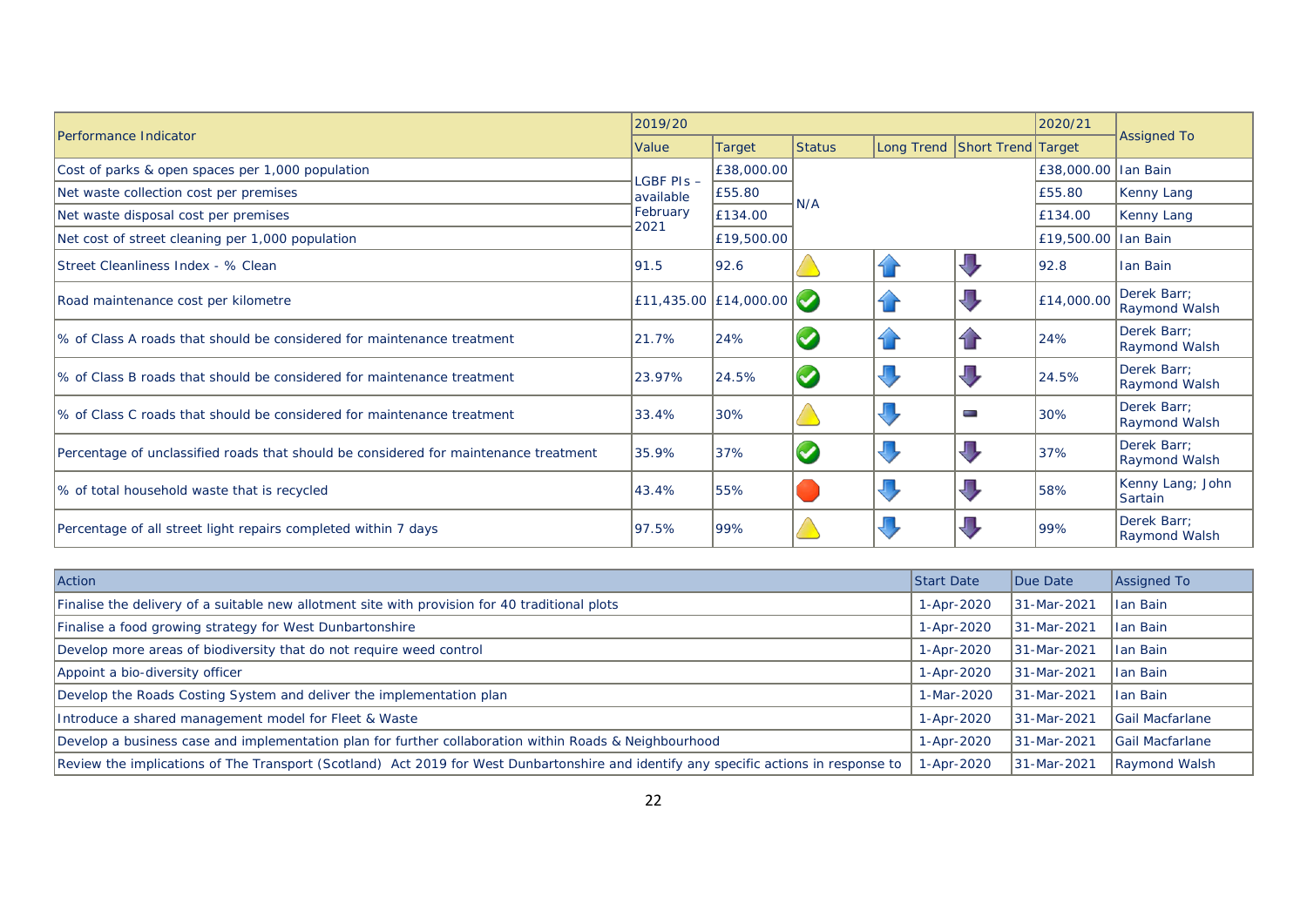| <b>Action</b>                                                                                                                                                                                                                                                                                                                            | <b>Start Date</b> | Due Date    | <b>Assigned To</b>   |
|------------------------------------------------------------------------------------------------------------------------------------------------------------------------------------------------------------------------------------------------------------------------------------------------------------------------------------------|-------------------|-------------|----------------------|
| the legislation                                                                                                                                                                                                                                                                                                                          |                   |             |                      |
| Review the implications of the National Transport Strategy for West Dunbartonshire and reflect the outcomes in our local strategy                                                                                                                                                                                                        | 1-Apr-2020        | 31-Mar-2021 | <b>Raymond Walsh</b> |
| Continue to collaborate with the Scottish Government re funding for the transition to electric vehicle fleet and identify opportunities for<br>electric vehicle charging points                                                                                                                                                          | 1-Apr-2020        | 31-Mar-2021 | <b>Raymond Walsh</b> |
| Progress the Gruggies Burn flood alleviation scheme site investigation and design development                                                                                                                                                                                                                                            | 1-Apr-2020        | 31-Mar-2021 | <b>Raymond Walsh</b> |
| Review the proposed actions and interventions arising from the River Leven flood study                                                                                                                                                                                                                                                   | 1-Apr-2020        | 31-Mar-2021 | <b>Raymond Walsh</b> |
| Participate in the Loch Lomond flood study                                                                                                                                                                                                                                                                                               | 1-Apr-2020        | 31-Mar-2021 | <b>Raymond Walsh</b> |
| Continue to work collaboratively with Argyle & Bute and Inverclyde Councils to develop a best value proposal for procuring the<br>reception, transportation, treatment and compliant disposal of biodegradable municipal waste                                                                                                           | 1-Apr-2020        | 31-Mar-2021 | Kenny Lang           |
| Liaise with Zero Waste Scotland to establish the governmental support that may be available to assist councils in achieving an<br>affordable and compliant solution for the treatment of biodegradable municipal waste                                                                                                                   | 1-Apr-2020        | 31-Mar-2021 | Kenny Lang           |
| Produce a business case for the development of a waste transfer station within the Council's boundary in order to improve the Council's<br>ability to access waste treatment facilities in central Scotland                                                                                                                              | 1-Apr-2020        | 31-Mar-2021 | Kenny Lang           |
| Review the implications of the delay to the introduction of the Scottish Government's Deposit Return Scheme and as a strategy is<br>developed, reflect when this may be introduced                                                                                                                                                       | 1-Apr-2020        | 31-Mar-2021 | Kenny Lang           |
| Produce a revised service delivery model that reflects the predicted reduction in the quantities of plastic bottles, glass bottles and<br>metal drinks cans, currently collected by the Council through its collections systems, as a result of the planned introduction of a<br>national deposit return scheme                          | 1-Apr-2020        | 31-Mar-2021 | Kenny Lang           |
| Following receipt of a Zero Waste Scotland report on its planned 2020 review of the Code of Practice associated with the Household<br>Recycling Charter for Scotland, to which the Council is a signatory, seek Committee approval to trial an alternative service delivery<br>model that is compliant with the revised Code of Practice | 1-Apr-2020        | 31-Mar-2021 | <b>Kenny Lang</b>    |
| Continue our current recycling promotional campaigns designed to encourage households to maximise their use of the Council's current<br>kerbside recycling services                                                                                                                                                                      | 1-Apr-2020        | 31-Mar-2021 | Kenny Lang           |
| Drawing from our Fleet Strategy, contribute to the development of a Climate Change Strategy to ensure conversion of the current<br>diesel powered vehicle fleet to a low /zero emissions vehicle fleet is implemented in a planned and sustainable way                                                                                   | 1-Apr-2020        | 31-Mar-2021 | <b>Kenny Lang</b>    |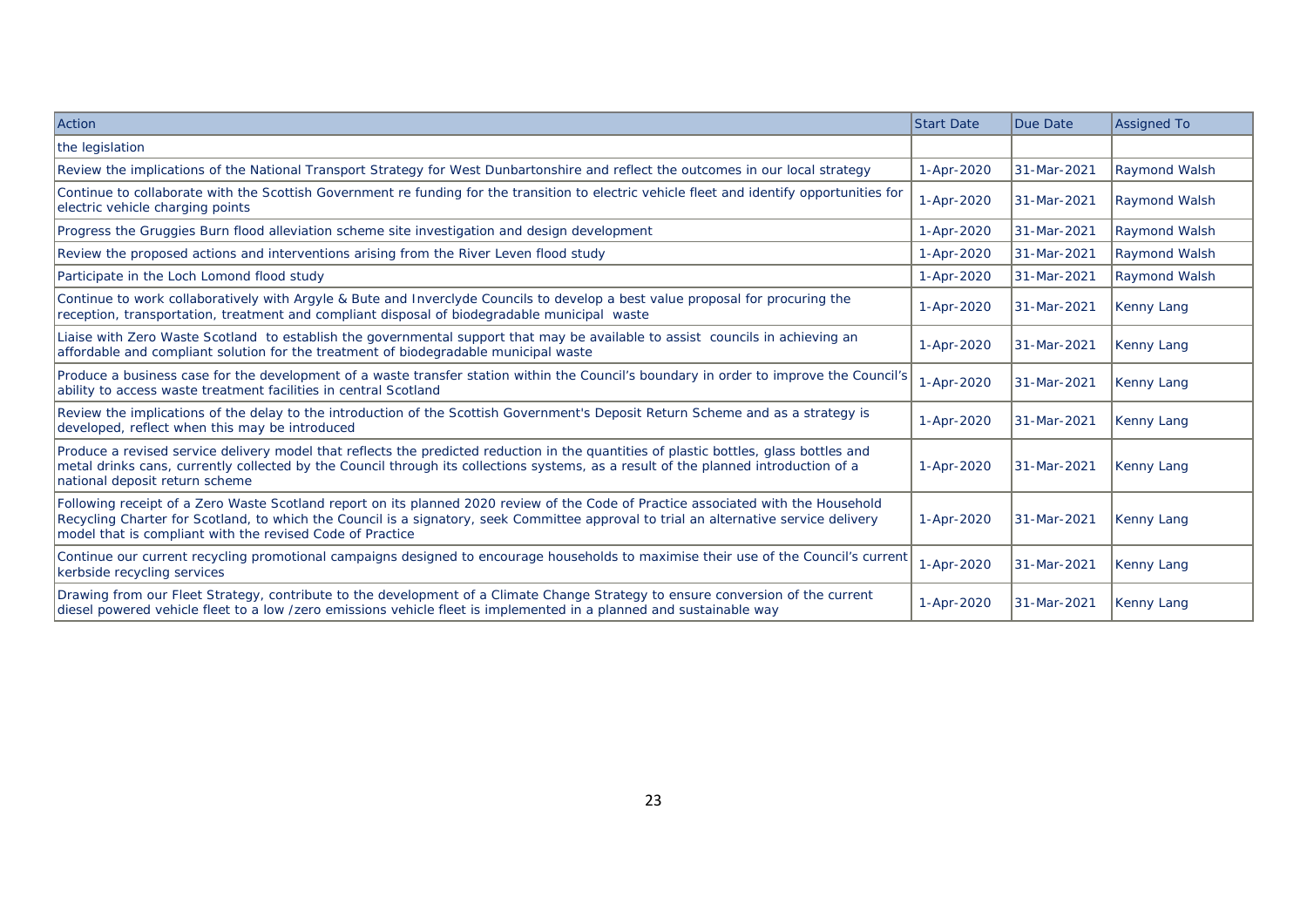# **Appendix 3: Quality Standards**

West Dunbartonshire Council has a Good Governance Code based on guidance from CIPFA (Chartered Institute of Public Finance & Accountancy). It sets out a range of principles which the Council should adhere to, and details the behaviours and actions which demonstrate good governance in practice. The Council's compliance with this Code is reviewed each year and a supporting action plan is developed to improve compliance.

As part of the Good Governance Code, we must consider our approach to quality standards. Quality standards help to define what service users can expect to receive, and remind both the organisation and our employees of the challenges and obligations they face in delivering best value services.

The quality standards for Roads & Neighbourhood are set out below, together with performance in 2019/20 and targets for 2020/21. They will be monitored and managed regularly by the management team and reported annually to the relevant service committee, together with this delivery plan.

| <b>Quality Standard</b>                                                                             | <b>Performance Indicator</b>                                                                                        | 2019/20      | 2020/21       |                      |               |
|-----------------------------------------------------------------------------------------------------|---------------------------------------------------------------------------------------------------------------------|--------------|---------------|----------------------|---------------|
|                                                                                                     |                                                                                                                     | <b>Value</b> | <b>Target</b> | <b>Status</b>        | <b>Target</b> |
| We will collect bins<br>reported by<br>householders as<br>missed within 3<br>working days of report | Percentage of missed bins<br>collected within 3 working days 98%<br>of being reported                               |              | 100%          |                      | 100%          |
| We will remove<br>abandoned vehicles<br>from public land within<br>14 calendar days                 | Percentage of abandoned<br>vehicles that require to be<br>removed by the council that<br>are removed within 14 days | 100%         | 100%          | $\blacktriangledown$ | 100%          |

## **Fleet & Waste**

#### **Greenspace**

| <b>Quality Standard</b>                                                      | <b>Performance Indicator</b>                                                     | 2019/20      | 2020/21       |               |               |
|------------------------------------------------------------------------------|----------------------------------------------------------------------------------|--------------|---------------|---------------|---------------|
|                                                                              |                                                                                  | <b>Value</b> | <b>Target</b> | <b>Status</b> | <b>Target</b> |
| We will remove<br>offensive graffiti within<br>24 hours of being<br>reported | Percentage of offensive graffiti<br>removed within 24 hours of<br>being reported | 100%         | 100%          | $\bullet$     | 100%          |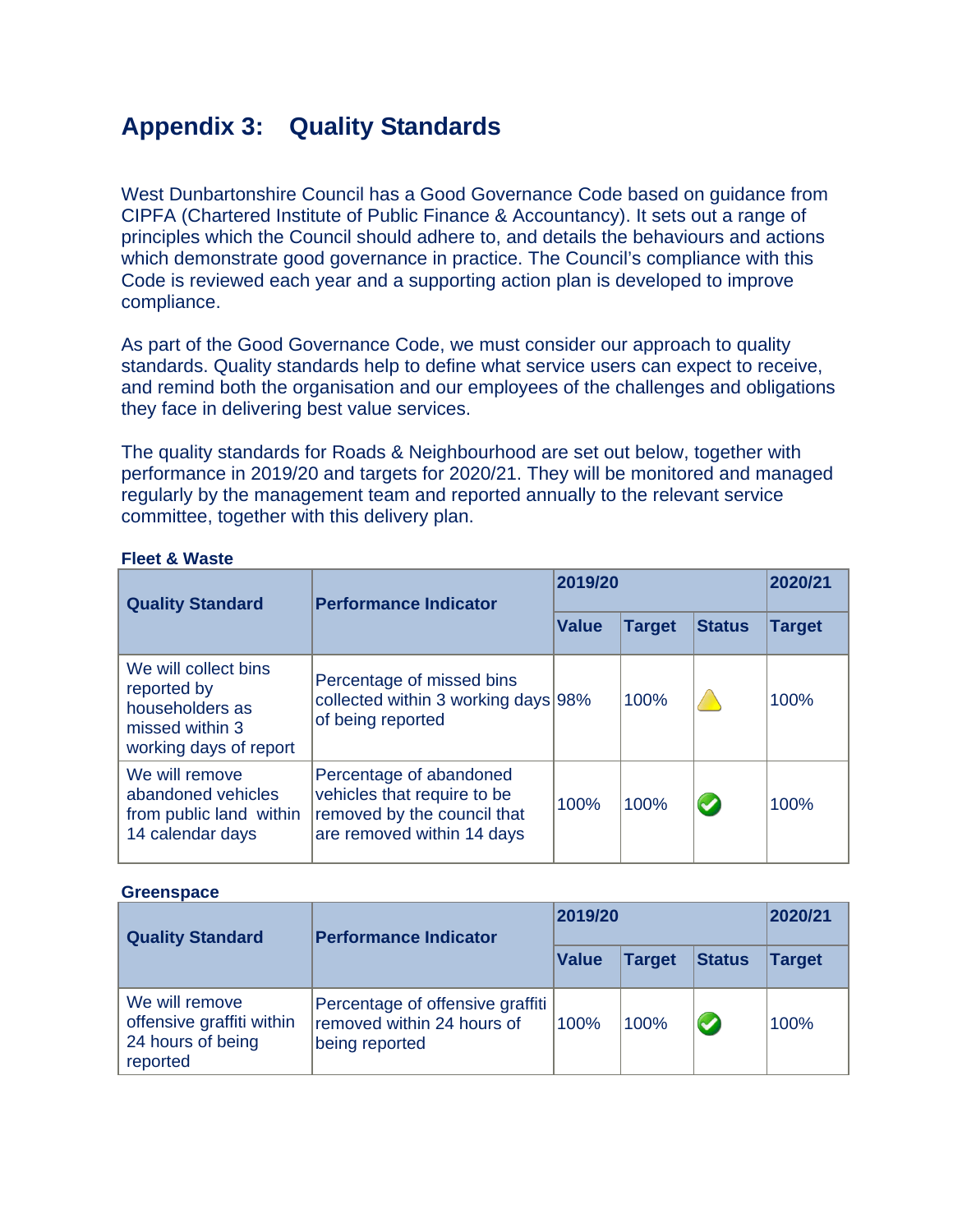| <b>Quality Standard</b>                                                                 | <b>Performance Indicator</b>                                                               | 2019/20      | 2020/21       |               |               |
|-----------------------------------------------------------------------------------------|--------------------------------------------------------------------------------------------|--------------|---------------|---------------|---------------|
|                                                                                         |                                                                                            | <b>Value</b> | <b>Target</b> | <b>Status</b> | <b>Target</b> |
| We will remove non-<br>offensive graffiti within<br>5 working days of<br>being reported | Percentage of non offensive<br>graffiti removed within 5<br>working days of being reported | 100%         | 100%          | $\bullet$     | 100%          |

# **Roads & Transportation**

<span id="page-25-0"></span>

| <b>Quality Standard</b>                                                                                           | <b>Performance Indicator</b>                                                                             | 2019/20      | 2020/21       |                      |               |
|-------------------------------------------------------------------------------------------------------------------|----------------------------------------------------------------------------------------------------------|--------------|---------------|----------------------|---------------|
|                                                                                                                   |                                                                                                          | <b>Value</b> | <b>Target</b> | <b>Status</b>        | <b>Target</b> |
| We will repair<br>emergency road<br>related defects within 2<br>hours of being reported                           | Percentage of emergency<br>road related defects repaired<br>within 2 hours of being<br>reported          | 100%         | 100%          | $\blacktriangledown$ | 100%          |
| We will repair serious<br>road related defects<br>(Category 1) within 2<br>working days of being<br>reported      | Percentage of serious road<br>related defects repaired within<br>2 working days of being<br>reported     | 100%         | 100%          | $\bigcirc$           | 100%          |
| We will repair non-<br>serious road related<br>defects (Category 2)<br>within 7 working days<br>of being reported | Percentage of non serious<br>road related defects repaired<br>within 7 working days of being<br>reported | 100%         | 100%          | $\blacktriangledown$ | 100%          |
| We will repair routine<br>road related defects<br>(Category 3) within 28<br>working days of being<br>reported     | Percentage of routine road<br>related defects repaired within<br>28 working days of being<br>reported    | 90%          | 100%          |                      | 100%          |
| We will complete traffic<br>light repairs within 48<br>hours of being reported                                    | Percentage of all traffic light<br>repairs completed within 48<br>hours                                  | 99.3%        | 100%          |                      | 100%          |
| We will complete street<br>light repairs within 7<br>days of being reported                                       | Percentage of all street light<br>repairs completed within 7<br>days                                     | 97.5%        | 99%           |                      | 99%           |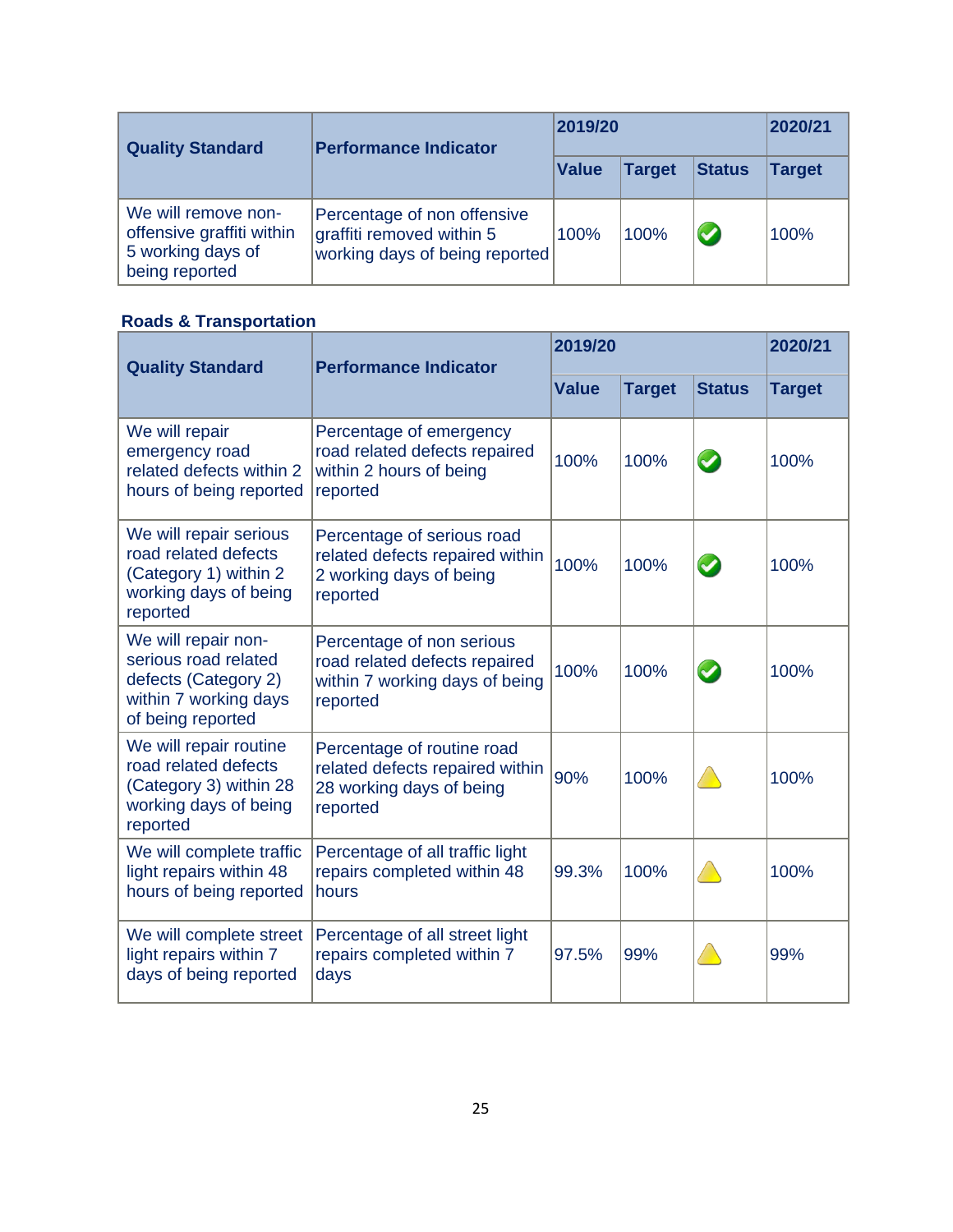# **Appendix 4: Resources**

# **Financial**

The 2020/21 net revenue budget for Roads & Neighbourhood is £13.530m (updated following budget review on 01/08/20). In addition, the service has a capital budget of £19.237m. Details of both the revenue and capital budgets are set out in the table below.

We will make the best use of the resources available to deliver on key priority areas and secure external funding where we can.

| 2020/21                    | <b>Expenditure</b> | <b>Income</b> | <b>Net</b> | <b>Capital Budget £m</b> |
|----------------------------|--------------------|---------------|------------|--------------------------|
|                            | £m                 | £m            | £m         |                          |
| Roads and<br>Neighbourhood | 27.595             | 14.065        | 13.530     | 19.237                   |
| <b>Services</b>            |                    |               |            |                          |

<span id="page-26-0"></span>In reviewing the service budget projections, consideration has been given to sensitivity of these budgets, in particular for higher risk/ higher value budgets which may have a significant impact on budgetary control and future budget projections. The analysis has considered sensitivity around demand, costs and charges, and income levels.

Within this service, budgets which have been identified as being more susceptible to fluctuations include:

- Waste refuse disposal tonnage costs 2020/21 budget £4.409m This cost is dependent on level of waste produced by households and levels of recycling . Based on current year projections, the budget is sufficient if current levels remain constant. However, if it varies by 5%, the cost could range between £4.189m and £4.630m.
- Transport fuel costs 2020/21 budget £1.121m The price of petrol/diesel can fluctuate a great deal based on market prices. Whilst prices have fluctuated up and down throughout the last few years, the overall cost per annum has generally remained consistent. Sustained price fluctuations of 5% would result in the costs ranging from £1.065m to £1.177m.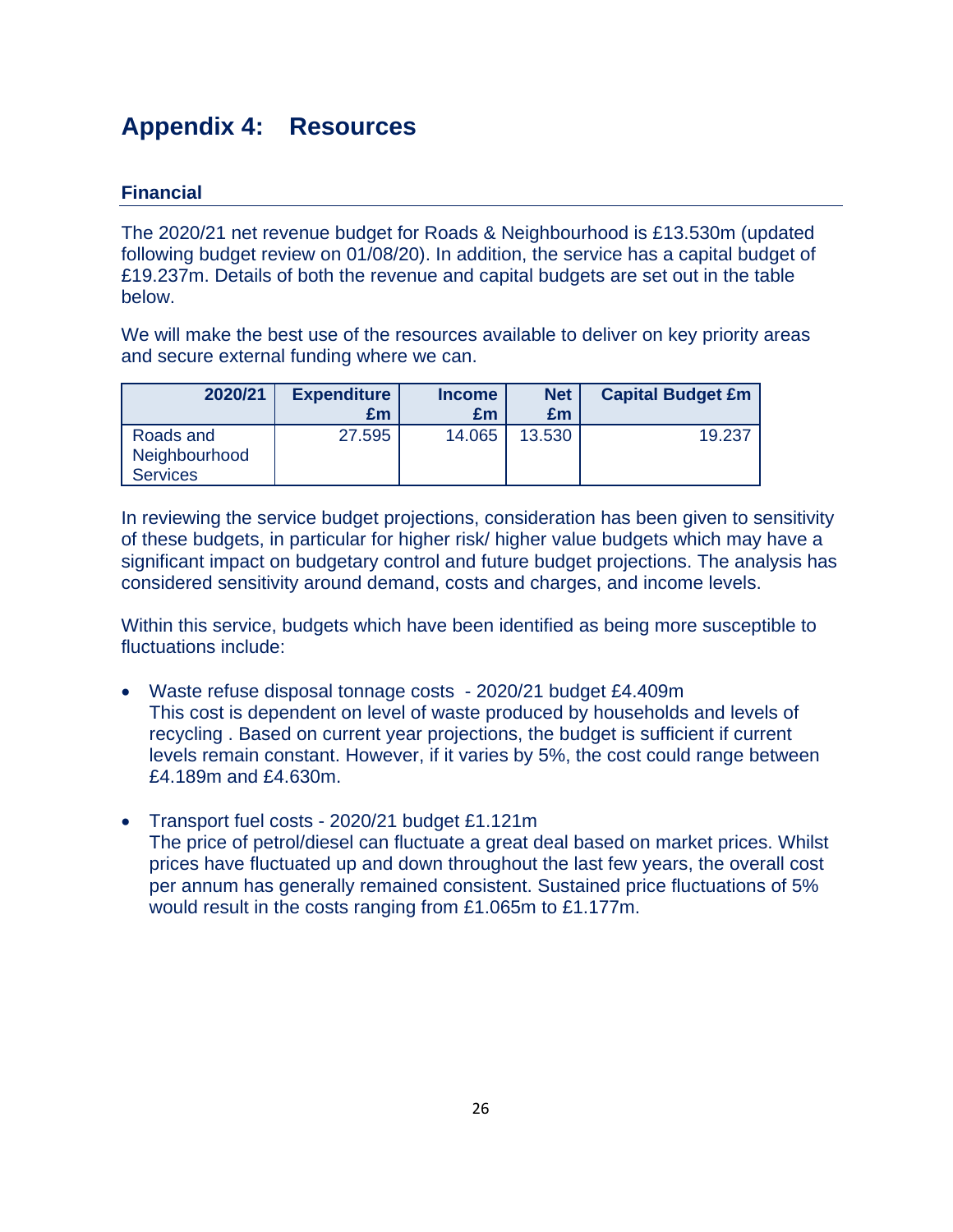## **Employees**

## *Absence in 2019/20*

The quarterly absence statistics for Roads & Neighbourhood are shown below together with the Council average for the same periods for comparison. The annual figure for R&N was lower that the Council average for 2019/20:

|                                     | <b>Quarter 1</b> | <b>Quarter 2</b> | <b>Quarter 3</b> | <b>Quarter 4</b> | <b>Annual FTE</b><br>days lost per<br><b>FTE employee</b> |
|-------------------------------------|------------------|------------------|------------------|------------------|-----------------------------------------------------------|
| Roads &<br>Neighbourhood            | 2.69             | 3.19             | 2.88             | 4.27             | 9.63                                                      |
| <b>Council Wide</b><br><b>Total</b> | 2.83             | 2.54             | 3.50             | 3.35             | 10.25                                                     |

## *Employee Numbers*

The headcount and full time equivalent staff in each service area (as of 1 April 2020) is as follows:

| <b>Section</b>                         | <b>Headcount</b> | <b>Full Time Equivalent</b> |
|----------------------------------------|------------------|-----------------------------|
| <b>Fleet and Waste</b>                 | 137              | 131.80                      |
| Greenspace                             | 196              | 186.20                      |
| Roads & Transportation                 | 98               | 66.63                       |
| <b>Roads &amp; Neighbourhood Total</b> | 431              | 384.63                      |

## *Annual Workforce Plan*

Workforce planning is integrated within the strategic planning process, highlighting the key workforce related activities for the year and reflecting the longer term strategic aims of the services. Each Strategic Lead is responsible for the annual review of requirements for their respective service areas to ensure that any key actions are identified at an early stage. The workforce plan for 2020/21 is set out below:

**1. Addressing the gap between current workforce supply and predicted future demand**

#### **Strategy**

Planned service review to address gap taking cognisance of opportunities to realise savings through voluntary turnover and through shared services

#### **Expected Outcome**

- **.** Gap is addressed whilst:
- . Protecting critical roles and addressing any associated recruitment and retention risks
- . Ensuring service priorities are met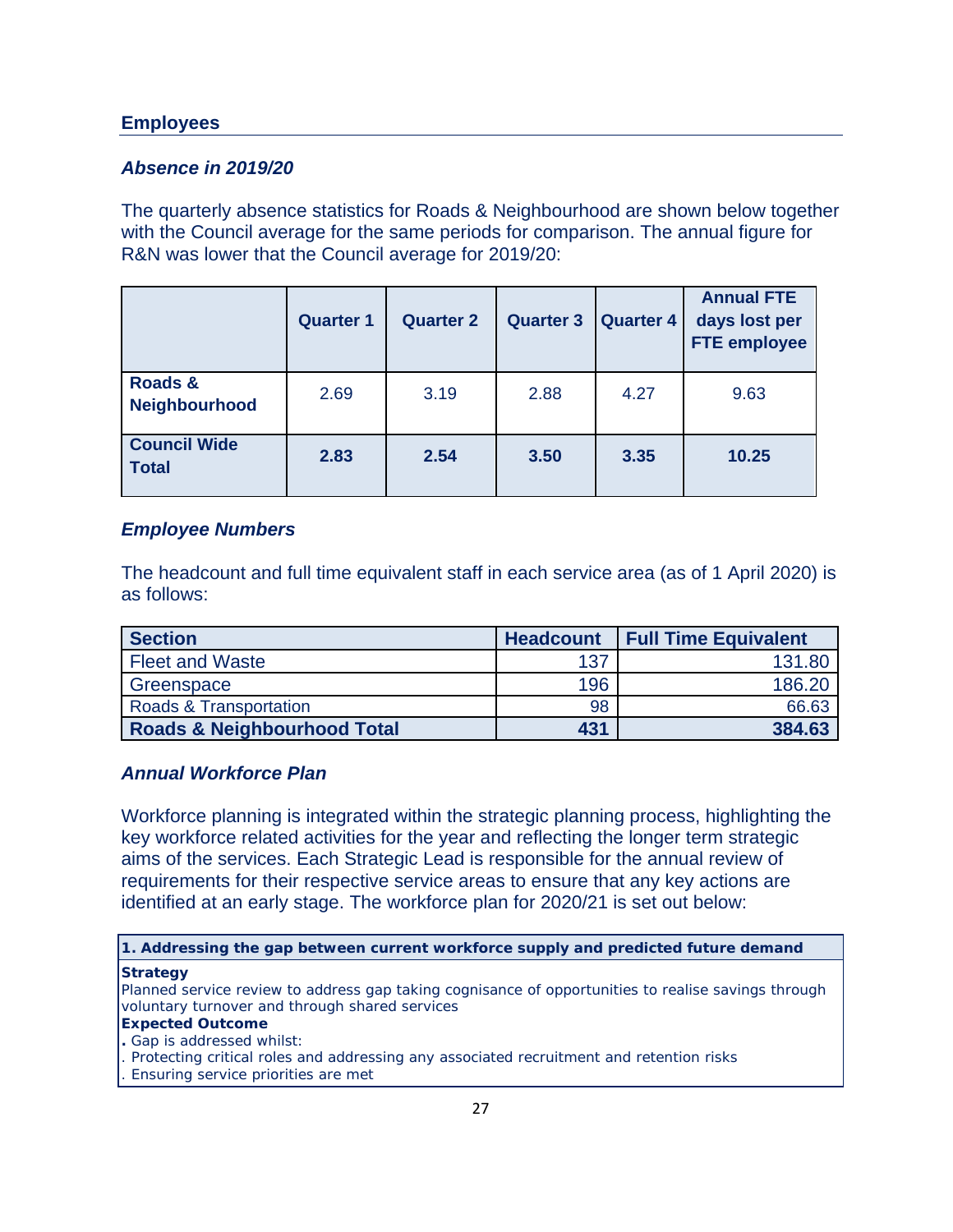. Avoiding or minimising risk of voluntary or compulsory redundancy

| <b>Action Title</b>                                                                                                                                                | <b>Resources</b><br>needed                   | Measure of<br><b>Outcome</b>                                 | <b>Due Date Assigned</b> | Τo                            |
|--------------------------------------------------------------------------------------------------------------------------------------------------------------------|----------------------------------------------|--------------------------------------------------------------|--------------------------|-------------------------------|
| Review service delivery requirements to<br>accommodate changes relating to COVID Resources<br>19                                                                   | Existing                                     | Resource<br>requirements<br>reviewed on an<br>ongoing basis. | $31-Mar-$<br>2021        | lan Bain;<br>Raymond<br>Walsh |
| Implementation of 2020/21<br>management adjustments to achieve<br>targeted budget requirements.                                                                    | <b>Existing</b><br><b>Resources</b>          | Monitored via<br>lPentana                                    | $31-Mar-$<br>2021        | lan Bain:<br>Raymond<br>Walsh |
| Develop service delivery model that<br>meets the challenges caused by climate<br>change, including extended growing<br>season and more extreme flooding<br>events. | <b>Resources</b>                             | Monitored via<br>Pentana                                     | $31-Mar-$<br>2021        | lan Bain;<br>Raymond<br>Walsh |
| Scope further shared service initiatives<br>for progression within Environment and<br>Neighbourhood                                                                | <b>Strategic</b><br>Lead/HR/<br>Project team | Development of<br>business and<br>implementation plan        | $31-Mar-$<br>2021        | Gail<br>Macfarlane            |

#### **2. Addressing the gap between current and required additional workforce capabilities**

#### **Strategy**

Develop and implement training plans to enable capabilities to be developed within existing workforce

#### **Expected Outcome**

Gap is addressed whilst:

. Ensuring value for money in terms of training solutions

. Minimising requirement to recruit for new capabilities (and thereby avoiding or minimising risk of voluntary or compulsory redundancy)

- . Providing career progression opportunities within workforce
- . Ensuring service priorities are met as a result of application of those capabilities
- . Maximising in-house delivery model

| <b>Action Title</b>                                                                                                                           | <b>Resources</b><br>needed           | <b>IMeasure of</b><br><b>Outcome</b>                                                   | <b>Due Date Assigned</b>  | To                            |
|-----------------------------------------------------------------------------------------------------------------------------------------------|--------------------------------------|----------------------------------------------------------------------------------------|---------------------------|-------------------------------|
| Undertake a training needs assessment<br>to identify training needs to address the<br>gap in capabilities identified in the<br>workforce plan | HR/OD                                | <b>TNA</b> complete<br>training identified<br>and included in<br>training plan         | $31 - \text{Mar}$<br>2021 | lan Bain;<br>Raymond<br>Walsh |
| Continue to support culture of<br>continuous improvement, developing<br>quality improvement skills across middle<br>managers                  | OD Team<br><b>Senior</b><br>Managers | Improved skills,<br>service<br>improvements,<br>improved project<br>managements skills | $31-Mar-$<br>2021         | lan Bain;<br>Raymond<br>Walsh |
| Development and implementation of<br>training plans to enable capabilities to be<br>developed within existing workforce                       | <b>Time</b>                          | Quarterly review                                                                       | $31-Mar-$<br>2021         | lan Bain;<br>Raymond<br>Walsh |
| Continue to explore opportunities for<br>cross organisational working                                                                         | <b>Time</b>                          | Ongoing utilisation of 31-Mar-<br>programmes                                           | 2021                      | lan Bain:<br>Raymond<br>Walsh |
| Continue to explore shared services                                                                                                           | Senior                               | Project delivery plan                                                                  | $31$ -Mar-                | lan Bain;                     |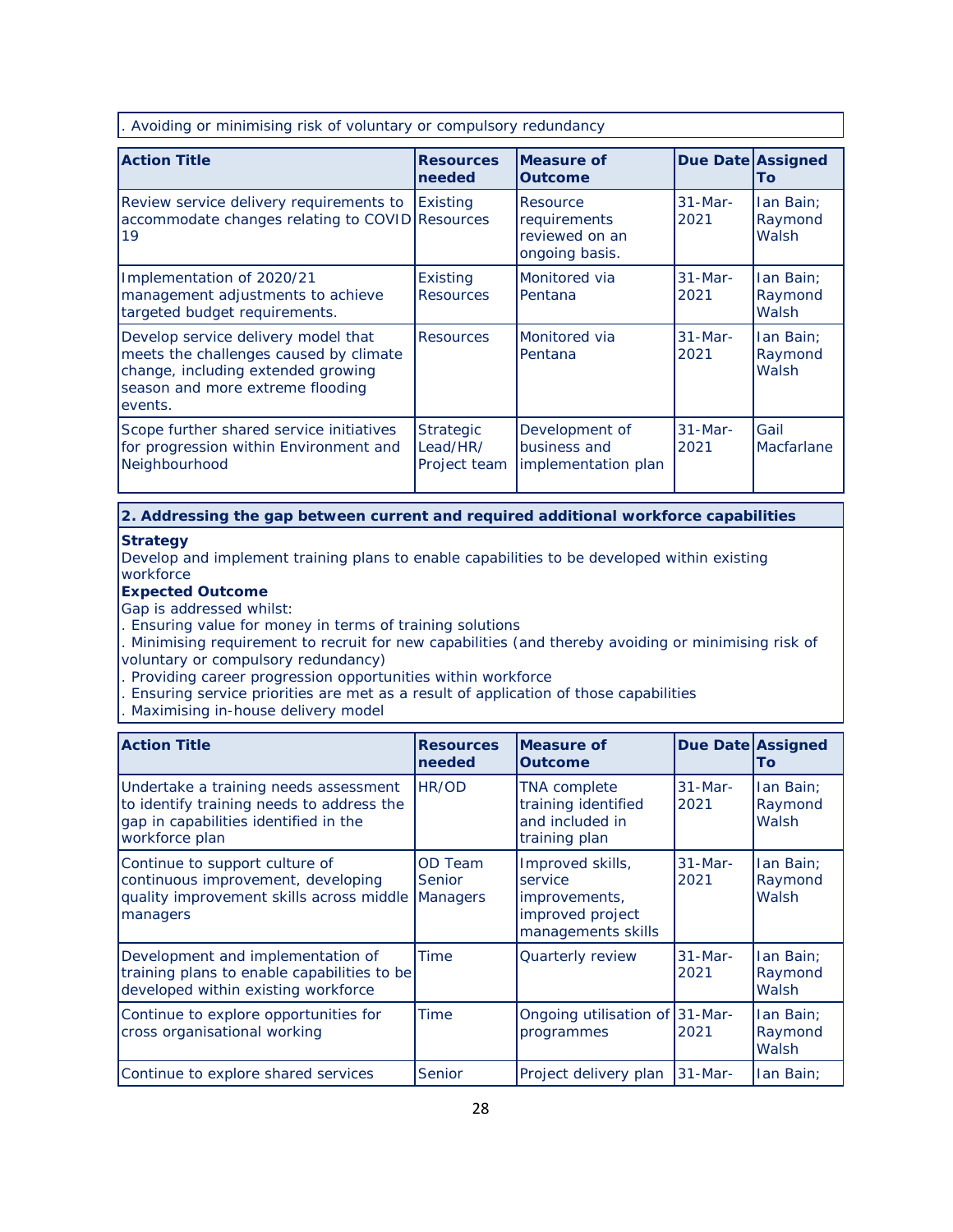| opportunities to collaborate on<br>procurement, delivery of projects and<br>knowledge sharing | <b>Imanagers</b> | identifying joint<br>working actions | 2021 | Raymond<br><b>Walsh</b> |
|-----------------------------------------------------------------------------------------------|------------------|--------------------------------------|------|-------------------------|
|-----------------------------------------------------------------------------------------------|------------------|--------------------------------------|------|-------------------------|

#### **3. Improve integration across teams within the Strategic Lead Area**

**Strategy** 

Undertake service review to establish synergies between teams and develop new ways of cross functional working.

#### **Expected Outcome**

Service priorities are delivered in a more seamless, holistic and efficient way.

| <b>Action Title</b>                                                                                                                                                                             | <b>Resources</b><br>needed   | Measure of<br><b>Outcome</b>                                                | Due Date Assigned         | Τo                            |
|-------------------------------------------------------------------------------------------------------------------------------------------------------------------------------------------------|------------------------------|-----------------------------------------------------------------------------|---------------------------|-------------------------------|
| Review and scope structure options to<br>improve service delivery                                                                                                                               | <b>Service</b><br>Manager/HR | Improvements<br>identified                                                  | $31 - \text{Mar}$<br>2021 | Gail<br>Macfarlane            |
| Implementation of Restructure Project<br>Plan                                                                                                                                                   | Service                      | Action Plan to<br>$31 - \text{Mar}$<br>Managers/HR implement developed 2021 |                           | Gail<br>Macfarlane            |
| Identify and support relevant projects<br>for continuous improvement                                                                                                                            | Service                      | Service<br>Managers/HR improvements                                         | $31 - \text{Mar}$<br>2021 | Gail<br>Macfarlane            |
| Continue to support the implementation<br>of the Employee Wellbeing Strategy<br>including providing representation on<br>Employee Wellbeing Advocate and<br>Managers Group.                     | <b>Time</b>                  | Improved employee<br>engagement, lower<br>sickness absence<br>rates         | $31$ -Mar-<br>2021        | lan Bain;<br>Raymond<br>Walsh |
| Embed 'Be the Best' conversations into<br>organizational culture to ensure<br>opportunities exist to recognize<br>employee contribution, employee<br>wellbeing and learning and<br>development. | Time                         | Improved employee<br>engagement,<br>communication and<br>performance        | $31 - \text{Mar}$<br>2021 | lan Bain;<br>Raymond<br>Walsh |

#### **4. Lack of resilience across teams within the Strategic Lead Area**

#### **Strategy**

Develop and implement training plan in relation to critical roles.

#### **Expected Outcome**

Improved resilience across teams and retention of knowledge and skills associated with critical roles.

| <b>Action Title</b>                                                                                                         | <b>Resources</b><br>needed        | <b>IMeasure of</b><br><b>Outcome</b> | <b>Due Date Assigned</b> | lTo                       |
|-----------------------------------------------------------------------------------------------------------------------------|-----------------------------------|--------------------------------------|--------------------------|---------------------------|
| Implement succession planning to<br>address single points of failure identified<br>through workforce planning exercise      | <b>Service</b><br><b>Managers</b> | Review 6 monthly                     | $31$ -Mar-<br>2021       | <b>Gail</b><br>Macfarlane |
| Identify and include training<br>requirements in training plan to enable<br>career progression within existing<br>workforce | <b>Budget</b>                     | Review 6 monthly                     | $31$ -Mar-<br>2021       | <b>Gail</b><br>Macfarlane |

#### **5. Addressing the gap in relation to existing required workforce capabilities**

#### **Strategy**

. Training identified and discussed 'Be the Best Conversations' and included in training plan

. Development and implementation of associated training plans to enable capabilities to be developed within existing workforce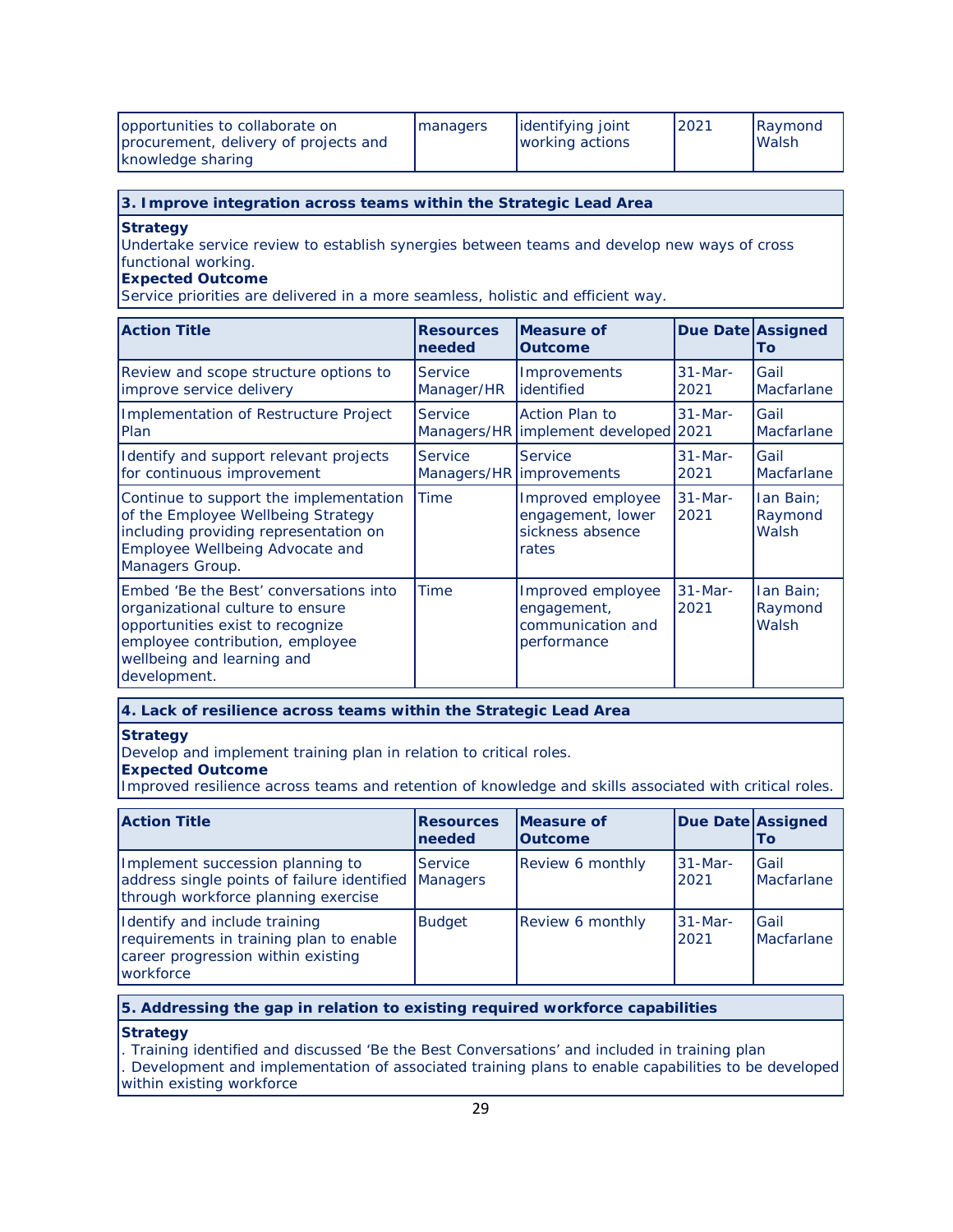#### **Expected Outcome**

Gap is addressed, whilst:

. Individual capabilities and development achieved within existing workforce

. Service priorities are met as a result of the application of those capabilities

| <b>Action Title</b>                                                                                                                   | <b>Resources</b><br>Ineeded | <b>IMeasure of</b><br><b>Outcome</b>                                 | Due Date Assigned  | Τo                                   |
|---------------------------------------------------------------------------------------------------------------------------------------|-----------------------------|----------------------------------------------------------------------|--------------------|--------------------------------------|
| Development and implementation of<br>associated training plans to enable<br>capabilities to be developed within<br>existing workforce | HR/OD/<br>budget            | Completion of<br>training and<br>evidence of improved<br>performance | $31$ -Mar-<br>2021 | Ian Bain;<br>Raymond<br><b>Walsh</b> |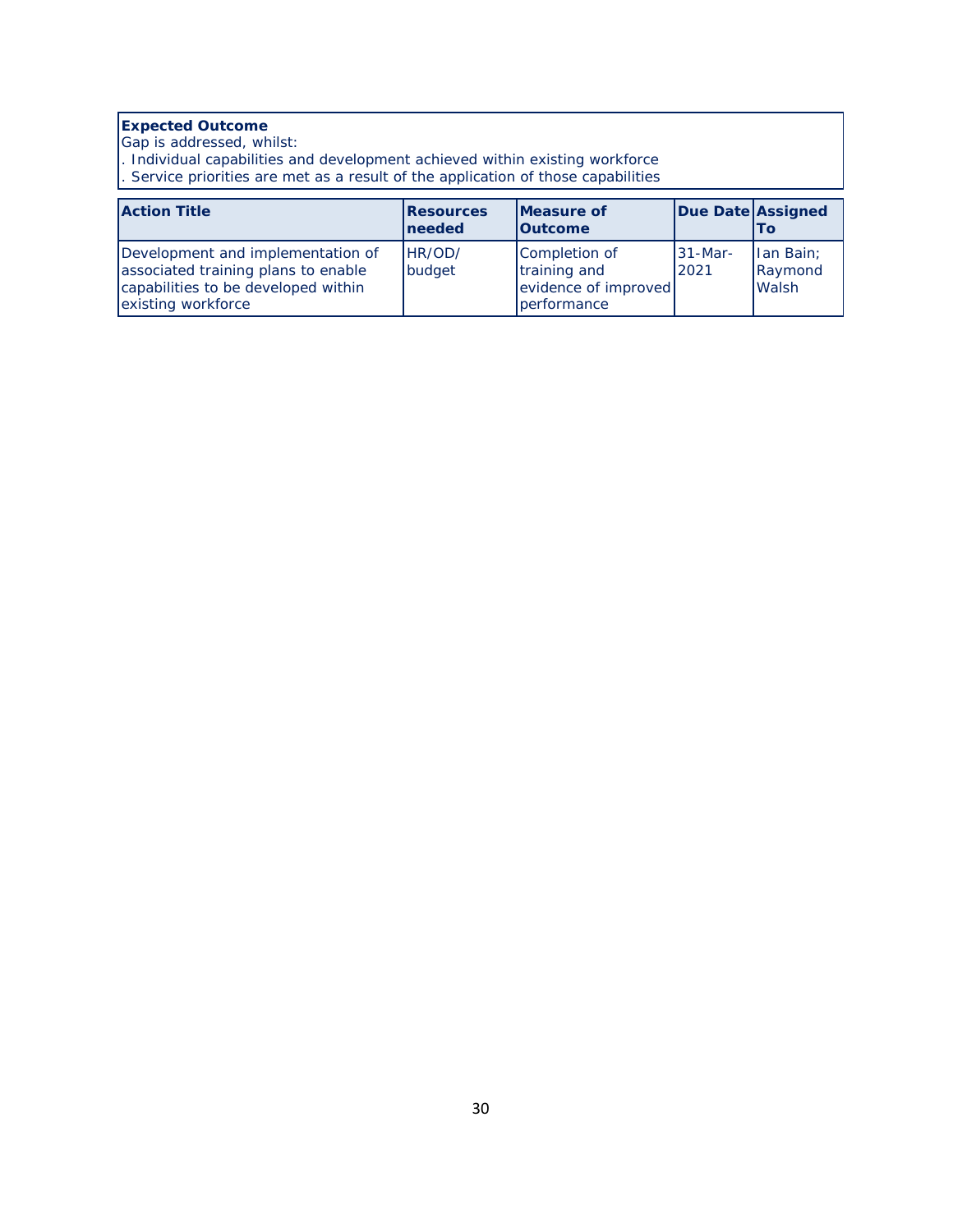# **Appendix 5: Benchmarking Data**

# **Local Government Benchmarking Framework (LGBF)**

| <b>Description</b>                                                      | 2017/18<br>Value &<br>Rank* | 2018/19<br>Value &<br>Rank* | <b>Scotland</b><br>2018/19 | 2018/19 Vs<br>2017/18<br><b>Performance</b> | <b>Change in</b><br><b>Rank</b> |
|-------------------------------------------------------------------------|-----------------------------|-----------------------------|----------------------------|---------------------------------------------|---------------------------------|
|                                                                         |                             |                             |                            |                                             |                                 |
| Cost of maintenance per<br>kilometre of roads                           | £12,850                     | £10,964                     | £9,417                     |                                             |                                 |
| (ENV4a)                                                                 | 19                          | 17                          |                            |                                             | Up 2 places                     |
| Percentage of A class<br>roads that should be                           | 26.82%                      | 28.48%                      | 30.03%                     |                                             |                                 |
| considered for<br>maintenance treatment<br>(ENV4b)                      | 18                          | 19                          |                            |                                             | Down 1 place                    |
| Percentage of B class<br>roads that should be                           | 18.56%                      | 21.73%                      | 35.71%                     |                                             |                                 |
| considered for<br>maintenance treatment<br>(ENV4c)                      | $\overline{2}$              | 3                           |                            |                                             | Down 1 place                    |
| Percentage of C class<br>roads that should be                           | 30.58%                      | 33.40%                      | 36.25%                     |                                             |                                 |
| considered for<br>maintenance treatment<br>(ENV4d)                      | 12                          | 14                          |                            |                                             | Down 2 places                   |
| Percentage of<br>unclassified roads that                                | 33.63%                      | 35.06%                      | 38.25%                     |                                             |                                 |
| should be considered for<br>maintenance (ENV4e)                         | 12                          | 14                          |                            |                                             | Down 2 places                   |
| Cost of parks and open<br>spaces per 1,000                              | £40,379                     | £41,479                     | £20, 174                   |                                             | No change                       |
| population (C&L4)                                                       | 32                          | 32                          |                            |                                             |                                 |
| Percentage of adults<br>satisfied with parks and<br>open spaces (C&L5b) | 90.33%<br>4                 | 88.83%<br>6                 | 84.83%                     |                                             |                                 |
|                                                                         |                             |                             |                            |                                             | Down 2 places                   |
| Net cost of waste<br>collection per premise                             | £39.36                      | £41.30                      | £67.45                     |                                             |                                 |
| (ENV1a)                                                                 | 1                           | 2                           |                            |                                             | Down 1 place                    |
| Net cost of waste<br>disposal per premises                              | £117.08                     | £118.53                     | £97.29                     |                                             |                                 |
| (ENV2a)                                                                 | 26                          | 27                          |                            |                                             | Down 1 place                    |